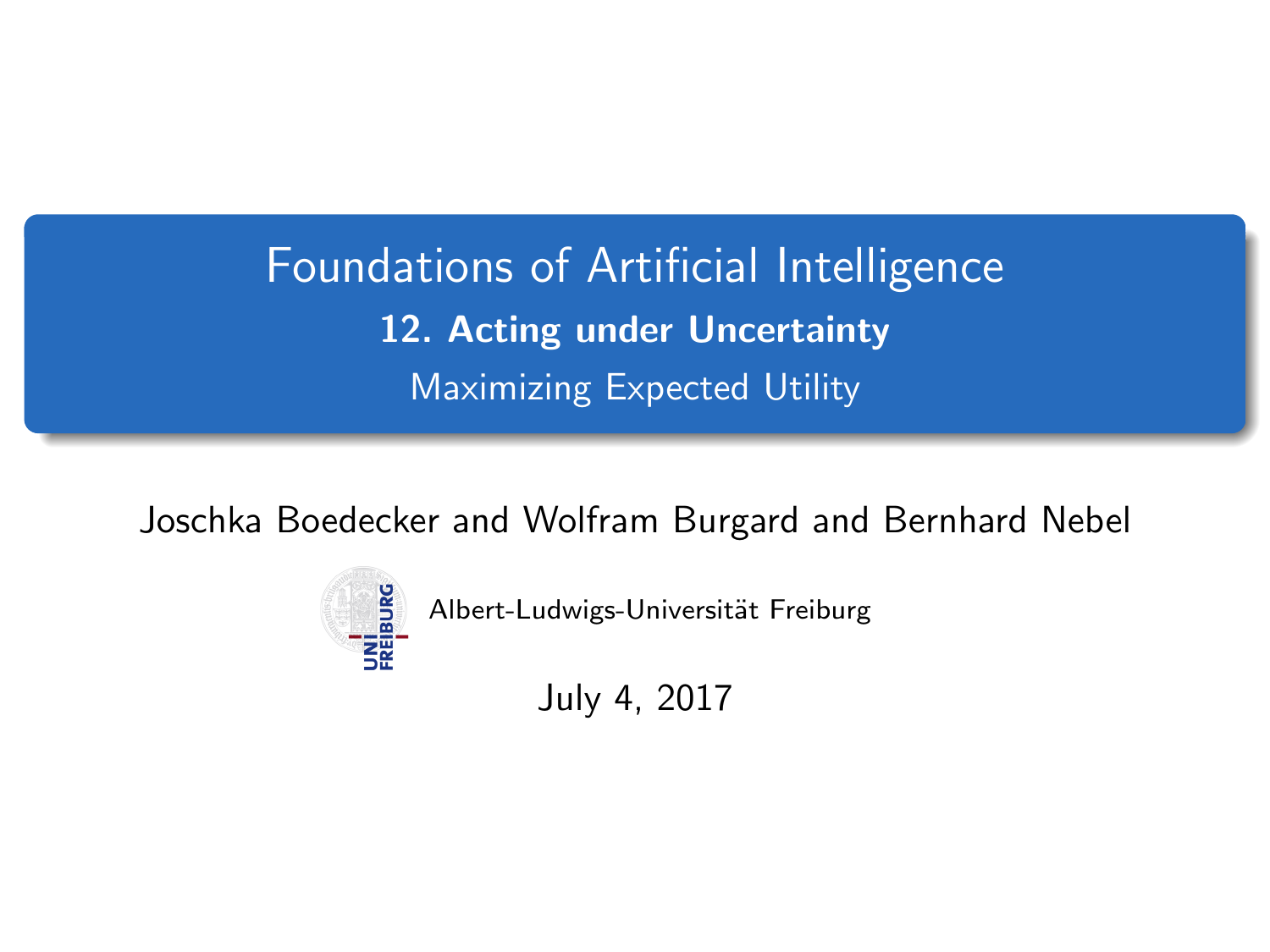- 1 [Introduction to Utility Theory](#page-2-0)
- **[Choosing Individual Actions](#page-4-0)**
- 3 [Sequential Decision Problems](#page-11-0)
- **[Markov Decision Processes](#page-13-0)**
- [Value Iteration](#page-18-0)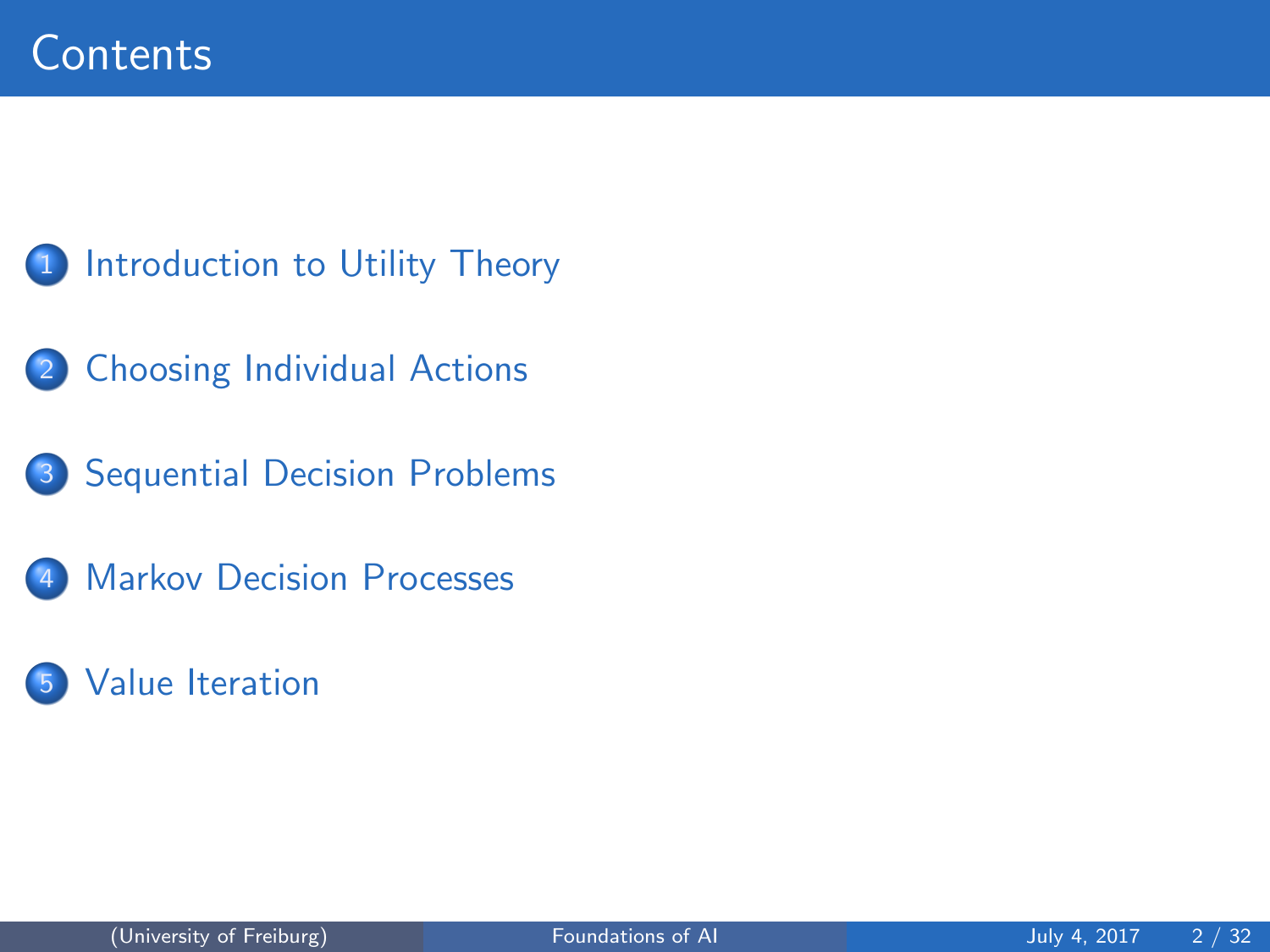<span id="page-2-0"></span>The utility function rates states and thus formalizes the desirability of a state by the agent.

 $U(S)$  denotes the utility of state S for the agent.

A nondeterministic action A can lead to the outcome states  $Result_i(A)$ . How high is the probability that the outcome state  $Result_i(A)$  is reached, if  $A$  is executed in the current state with evidence  $E$ ?

$$
\to P(Result_i(A) | Do(A), E)
$$

Expected Utility:

$$
EU(A | E) = \sum_{i} P(Result_i(A) | Do(A), E) \times U(Result_i(A))
$$

The principle of maximum expected utility (MEU) says that a rational agent should choose an action that maximizes  $EU(A | E)$ .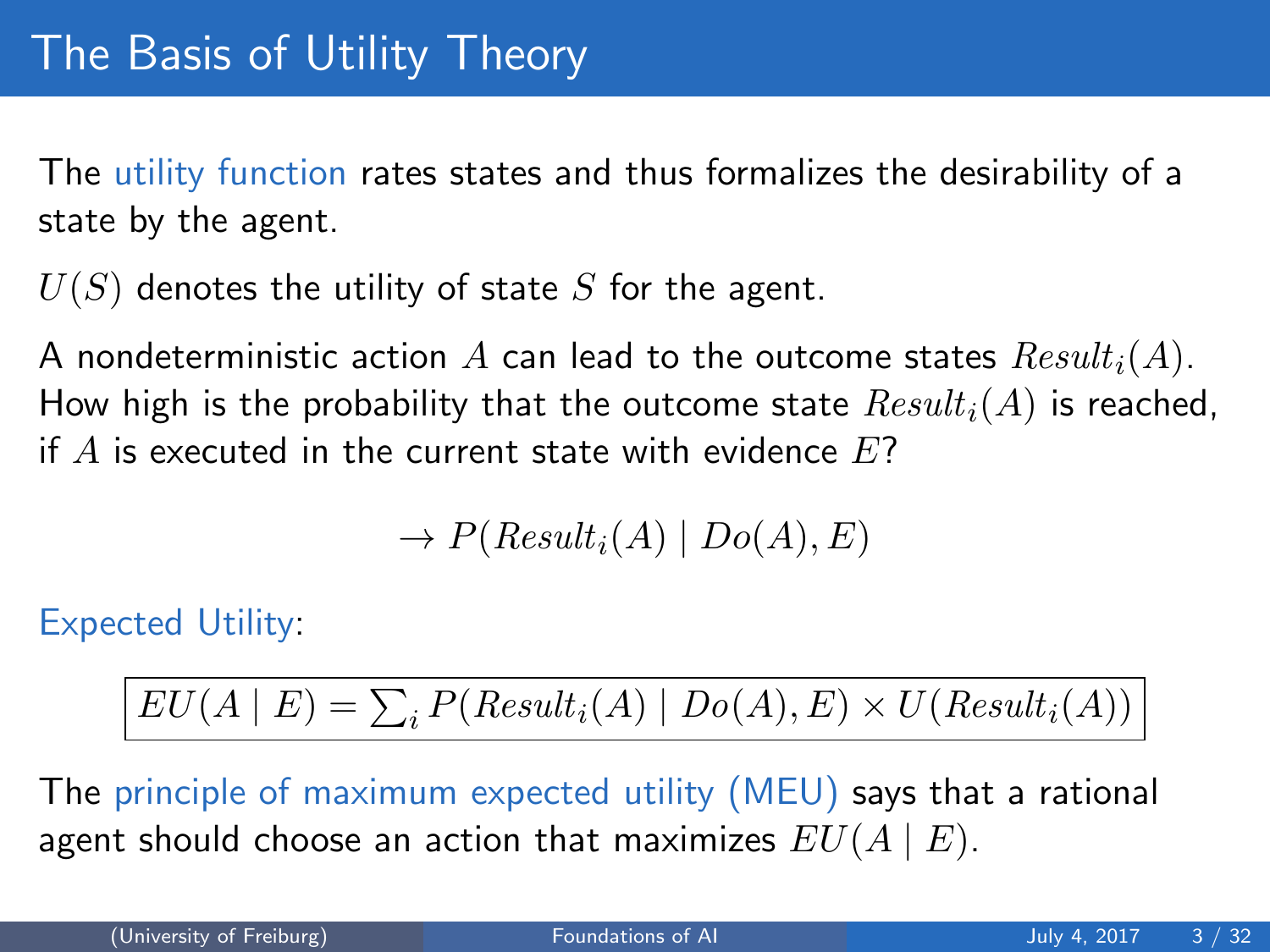### $P(Result_i(A) | Do(A), E)$

requires a complete causal model of the world.

- $\rightarrow$  Constant updating of belief networks
- $\rightarrow$  NP-complete for Bayesian networks

 $U(Result_i(A))$ 

requires search or planning, because an agent needs to know the possible future states in order to assess the worth of the current state ("effect of the state on the future").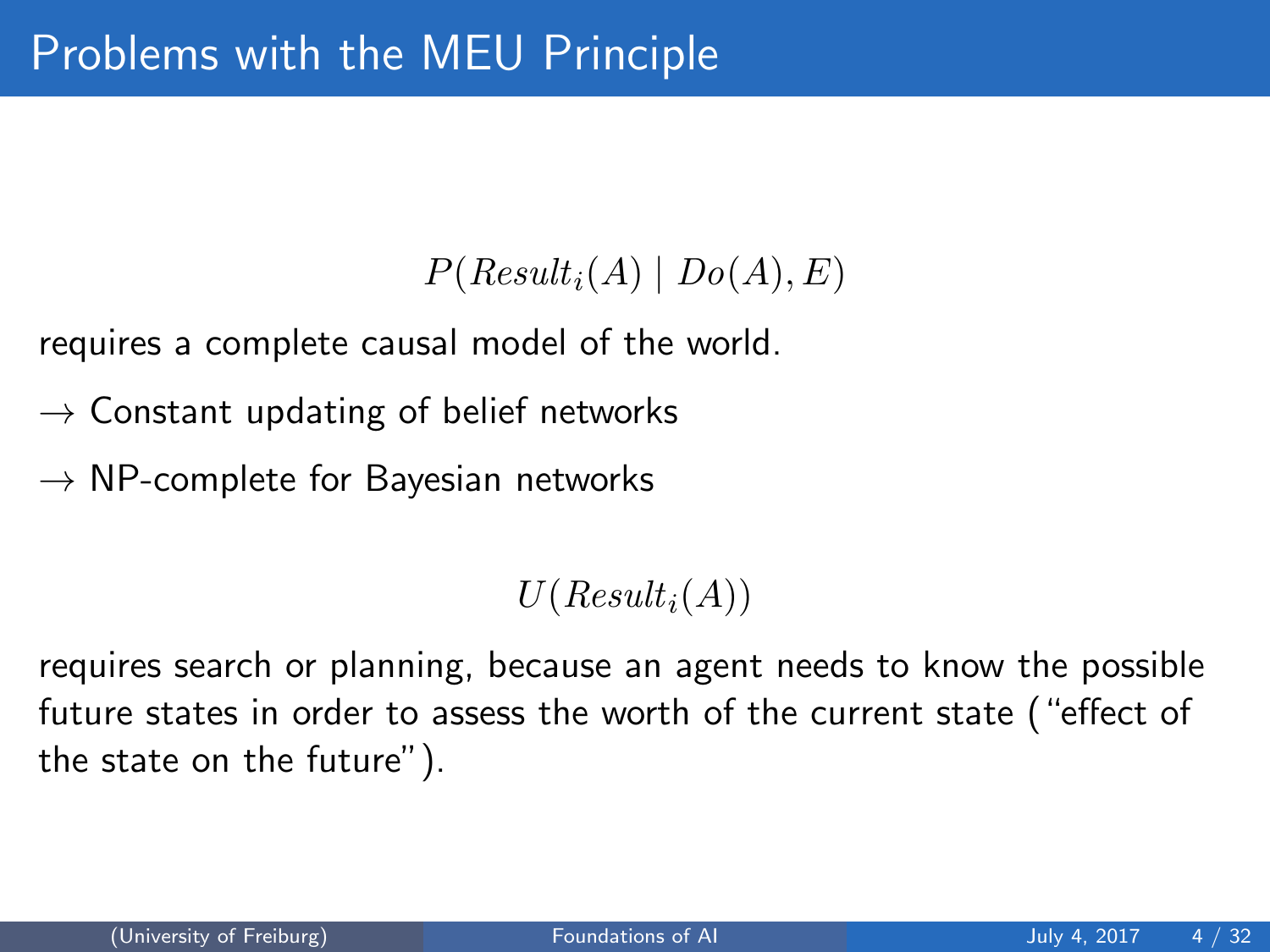<span id="page-4-0"></span>Justification of the MEU principle, i.e., maximization of the average utility.

Scenario  $=$  Lottery  $L$ 

- Possible outcomes  $=$  possible prizes
- The outcome is determined by chance

• 
$$
L = [p_1, C_1; p_2, C_2; \ldots; p_n, C_n]
$$

Example:

Lottery L with two outcomes,  $C_1$  and  $C_2$ :

$$
L = [p, C_1; 1-p, C_2]
$$

Preference between lotteries:

 $L_1 \succ L_2$  The agent prefers  $L_1$  over  $L_2$  $L_1 \sim L_2$  The agent is indifferent between  $L_1$  and  $L_2$  $L_1 \succeq L_2$  The agent prefers  $L_1$  or is indifferent between  $L_1$  and  $L_2$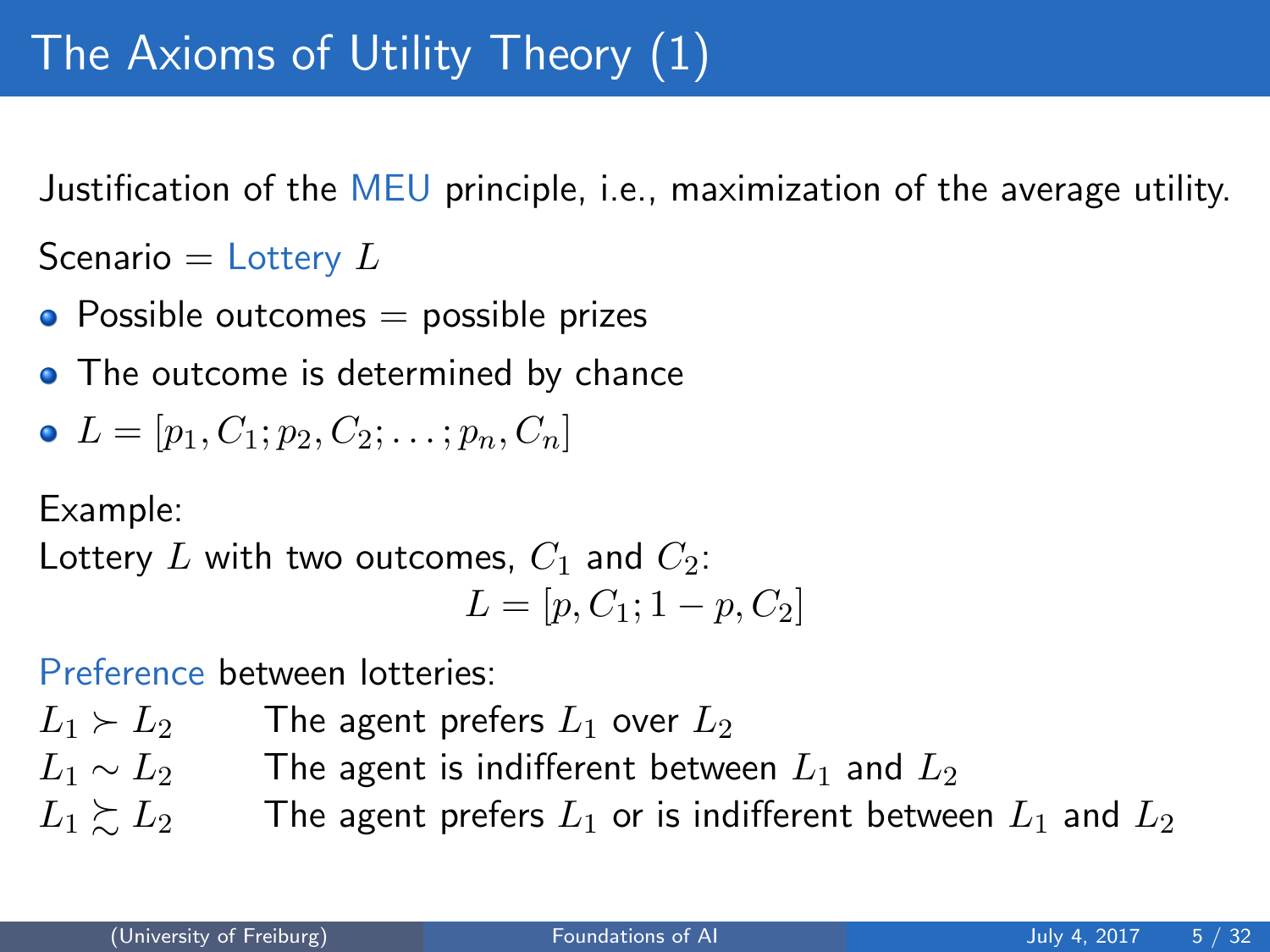Given lotteries A, B, C

### **•** Orderability

 $(A \succ B) \vee (B \succ A) \vee (A \sim B)$ 

An agent should know what it wants: it must either prefer one of the 2 lotteries or be indifferent to both.

### **•** Transitivity

 $(A \succ B) \wedge (B \succ C) \Rightarrow (A \succ C)$ 

Violating transitivity causes irrational behavior:  $A \succ B \succ C \succ A$ . The agent has  $A$  and would pay to exchange it for  $C$ . Afterwards it would do the same to exchange C for  $A. \rightarrow$  The agent loses money this way.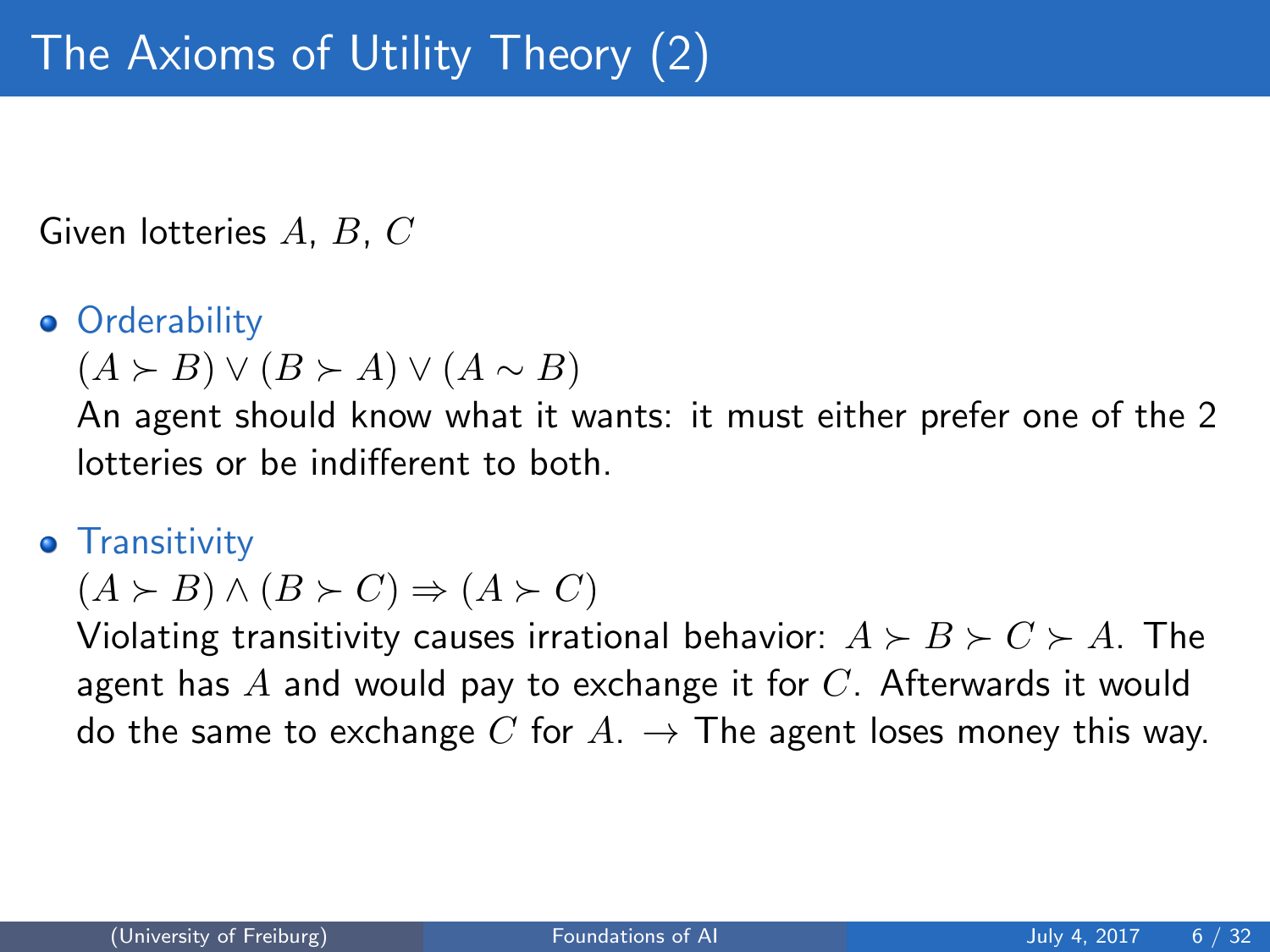#### **• Continuity**

$$
A \succ B \succ C \Rightarrow \exists p[p, A; 1 - p, C] \sim B
$$

If some lottery B is between A and C in preference, then there is some probability p for which the agent is indifferent between getting  $B$  for sure and the lottery that yields A with probability p and C with probability  $1 - p$ .

#### **•** Substitutability

$$
A \sim B \Rightarrow [p, A; 1 - p, C] \sim [p, B; 1 - p, C]
$$

If an agent is indifferent between two lotteries A and B, then the agent is indifferent beteween two more complex lotteries that are the same except that B is substituted for A in one of them.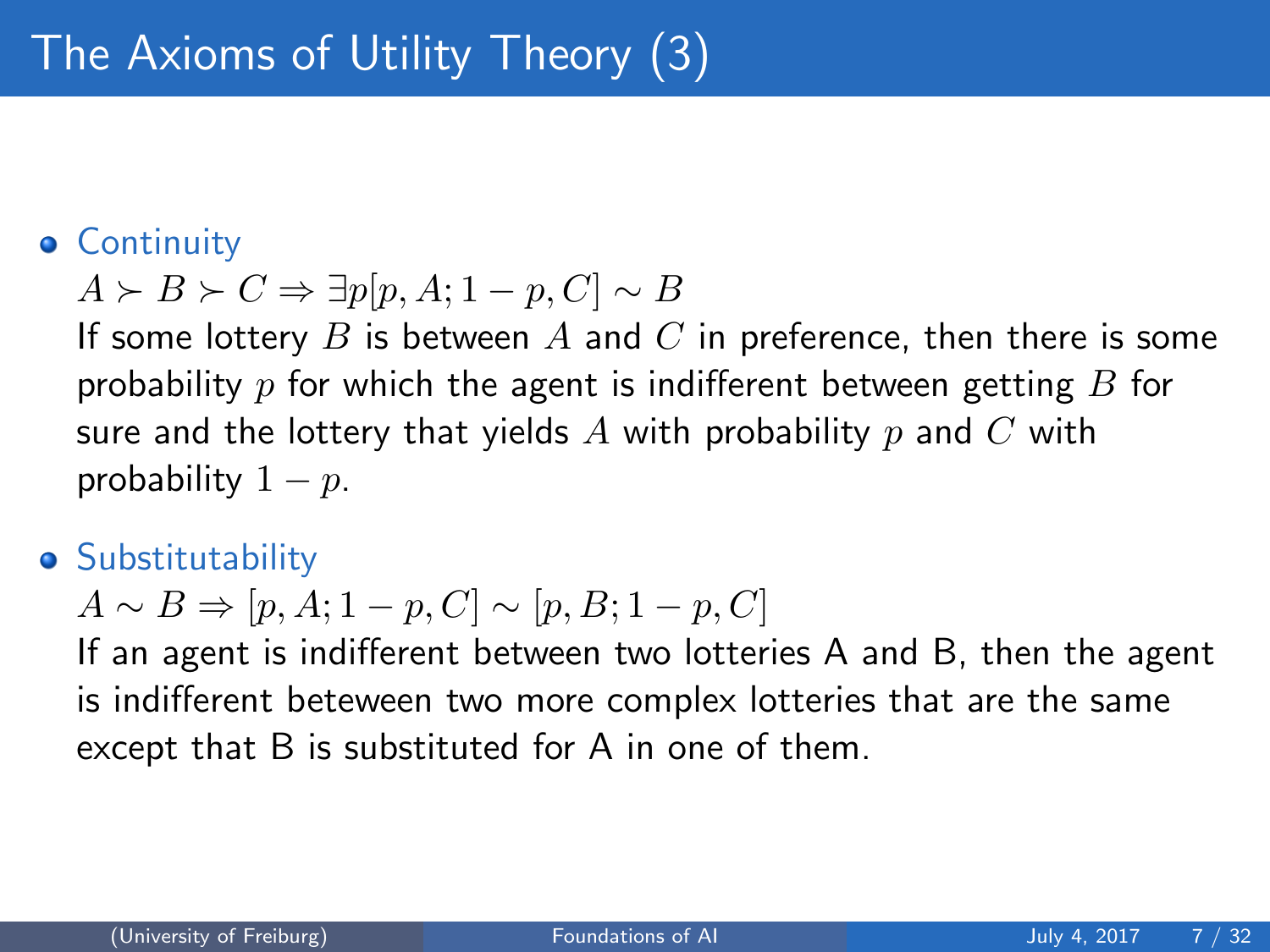### **• Monotonicity**

$$
A \succ B \Rightarrow (p > q \Leftrightarrow [p, A; 1 - p, B] \succ [q, A; 1 - q, B])
$$

If an agent prefers the outcome  $A$ , then it must also prefer the lottery that has a higher probability for  $A$ .

#### **•** Decomposability

 $[p, A; 1-p, [q, B; 1-q, C]] \sim [p, A; (1-p)q, B; (1-p)(1-q), C]$ Compound lotteries can be reduced to simpler ones using the laws of probability. This has been called the "no fun in gambling"-rule: two consecutive gambles can be reduced to a single equivalent lottery.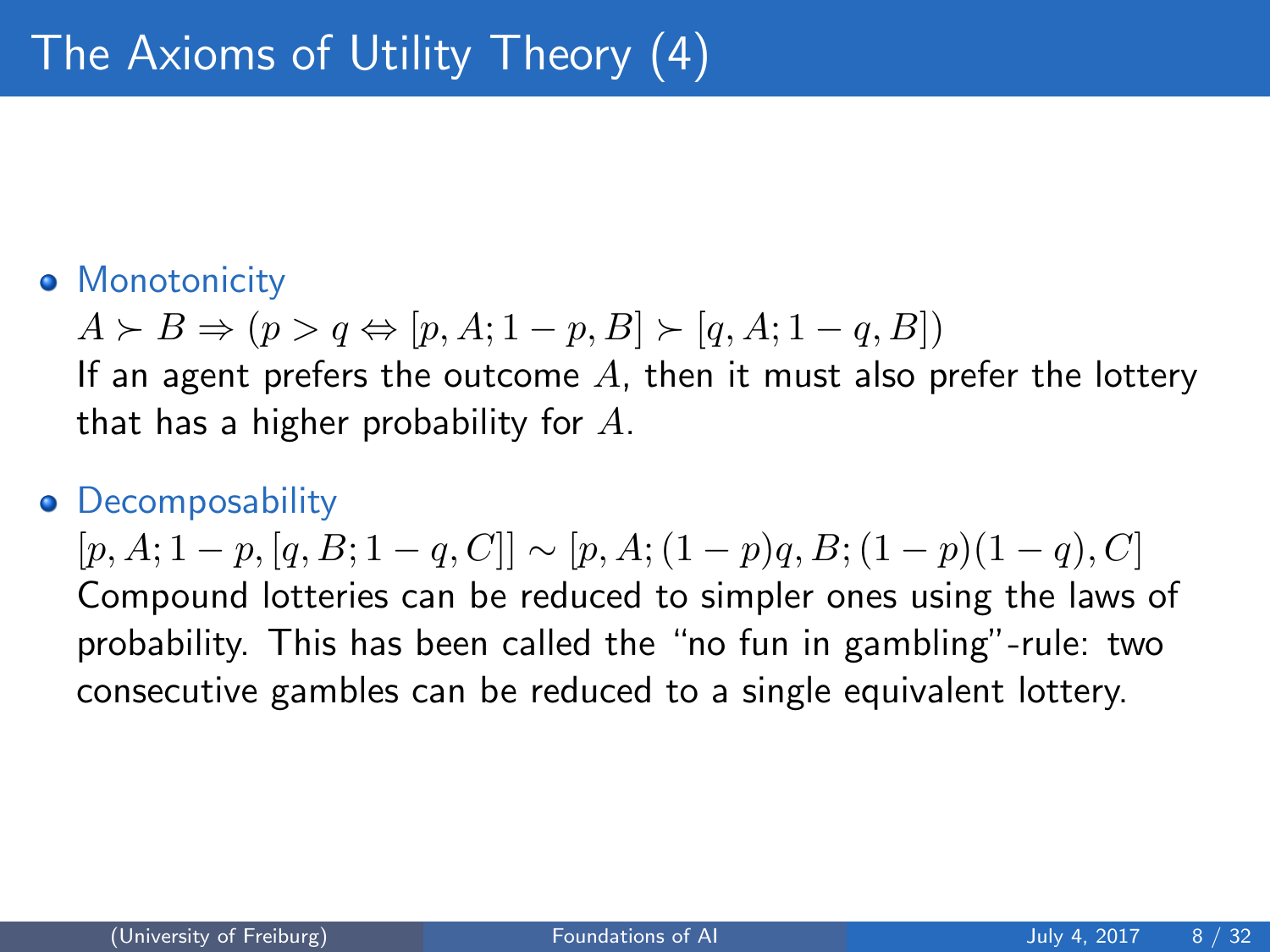The axioms only make statements about preferences.

The existence of a utility function follows from the axioms!

- Utility Principle If an agent's preferences obey the axioms, then there exists a function  $U : S \mapsto R$  with  $U(A) > U(B) \Leftrightarrow A \succ B$ 
	- $U(A) = U(B) \Leftrightarrow A \sim B$
- Expected Utility of a Lottery:

$$
U([p_1, S_1; \ldots; p_n, S_n]) = \sum_i p_i U(S_i)
$$

 $\rightarrow$  Since the outcome of a nondeterministic action is a lottery, an agent can act rationally only by following the Maximum Expected Utility (MEU) principle.

How do we design utility functions that cause the agent to act as desired?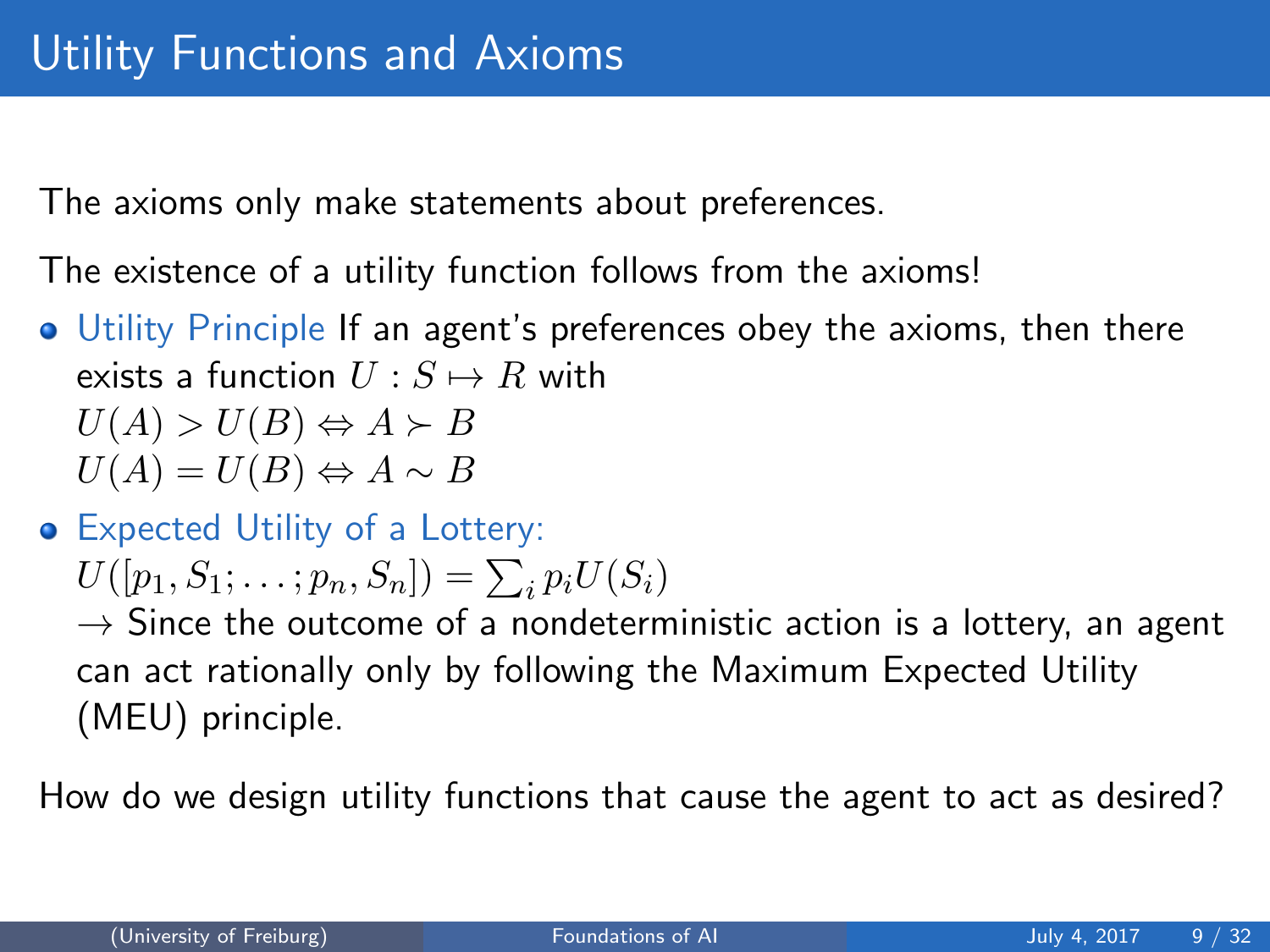The scale of a utility function can be chosen arbitrarily. We therefore can define a "normalized" utility of a lottery  $S$ :

- "Best possible prize"  $U(S) = u_{max} = 1$
- "Worst catastrophe"  $U(S) = u_{min} = 0$

Given a utility scale between  $u_{min}$  and  $u_{max}$  we can asses the utility of any particular outcome S by asking the agent to choose between S and a standard lottery  $[p, u_{max}; 1-p, u_{min}]$ . We adjust p until they are equally preferred.

Then,  $p$  is the utility of  $S$ . This is done for each outcome  $S$  to determine  $U(S)$ .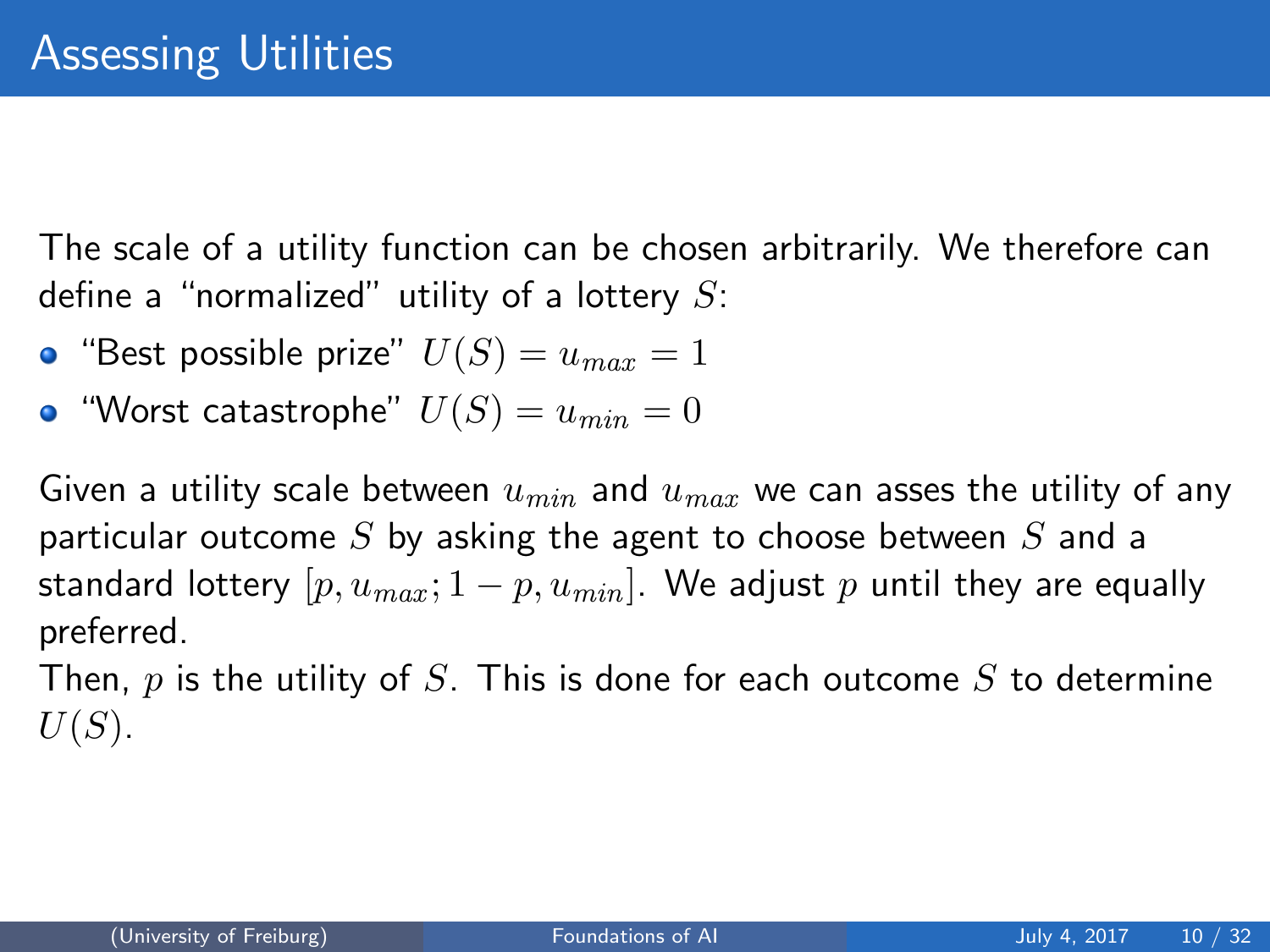## Possible Utility Functions

From economic models: The value of money



left: utility from empirical data; right: typical utility function over the full range.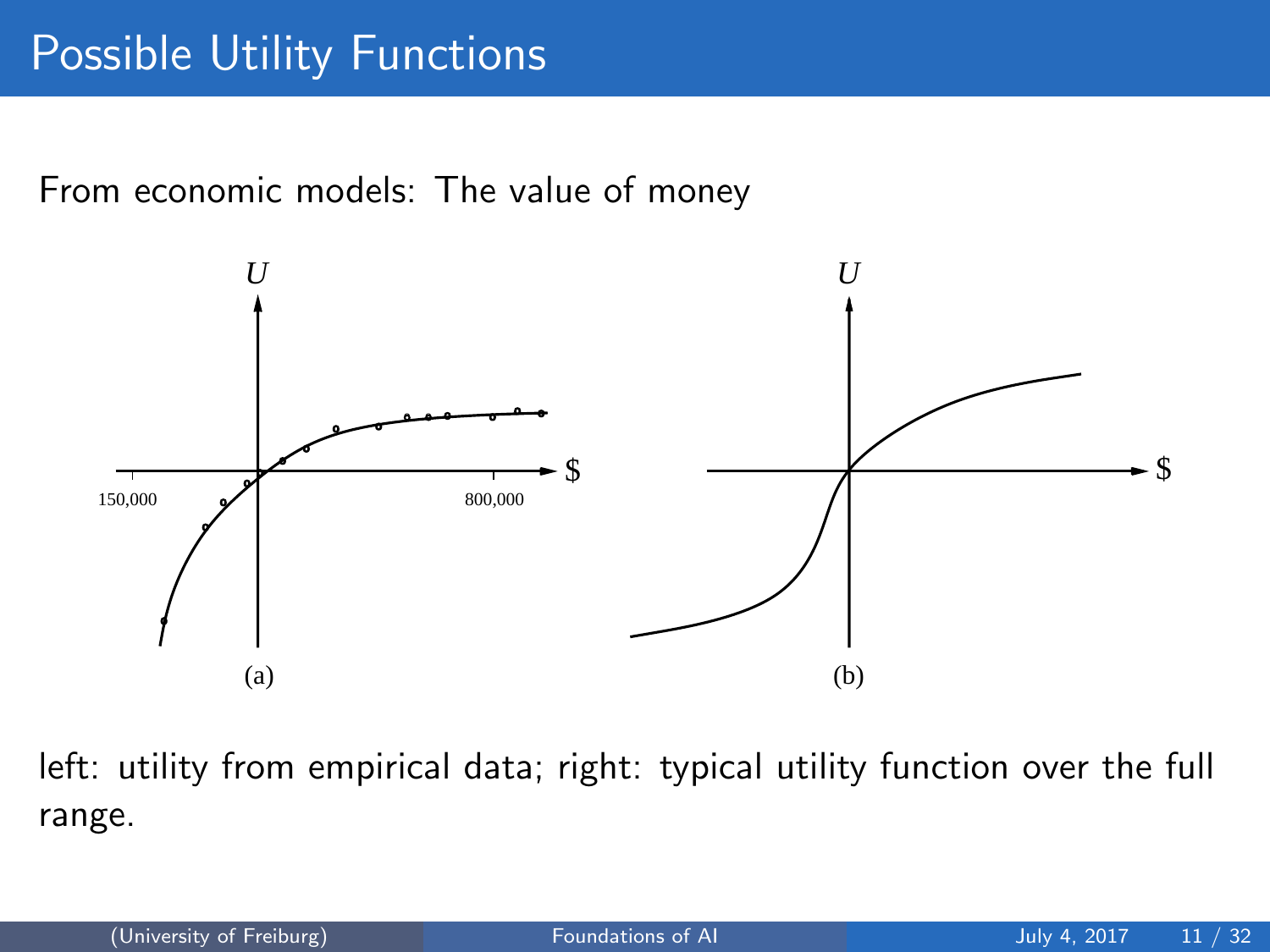## <span id="page-11-0"></span>Sequential Decision Problems (1)



- Beginning in the start state the agent must choose an action at each time step.
- The interaction with the environment terminates if the agent reaches one of the goal states  $(4,3)$  (reward of  $+1$ ) or  $(4,2)$  (reward -1). Each other location has a reward of -.04.
- $\bullet$  In each location the available actions are  $Up$ ,  $Down$ ,  $Left$ ,  $Right$ .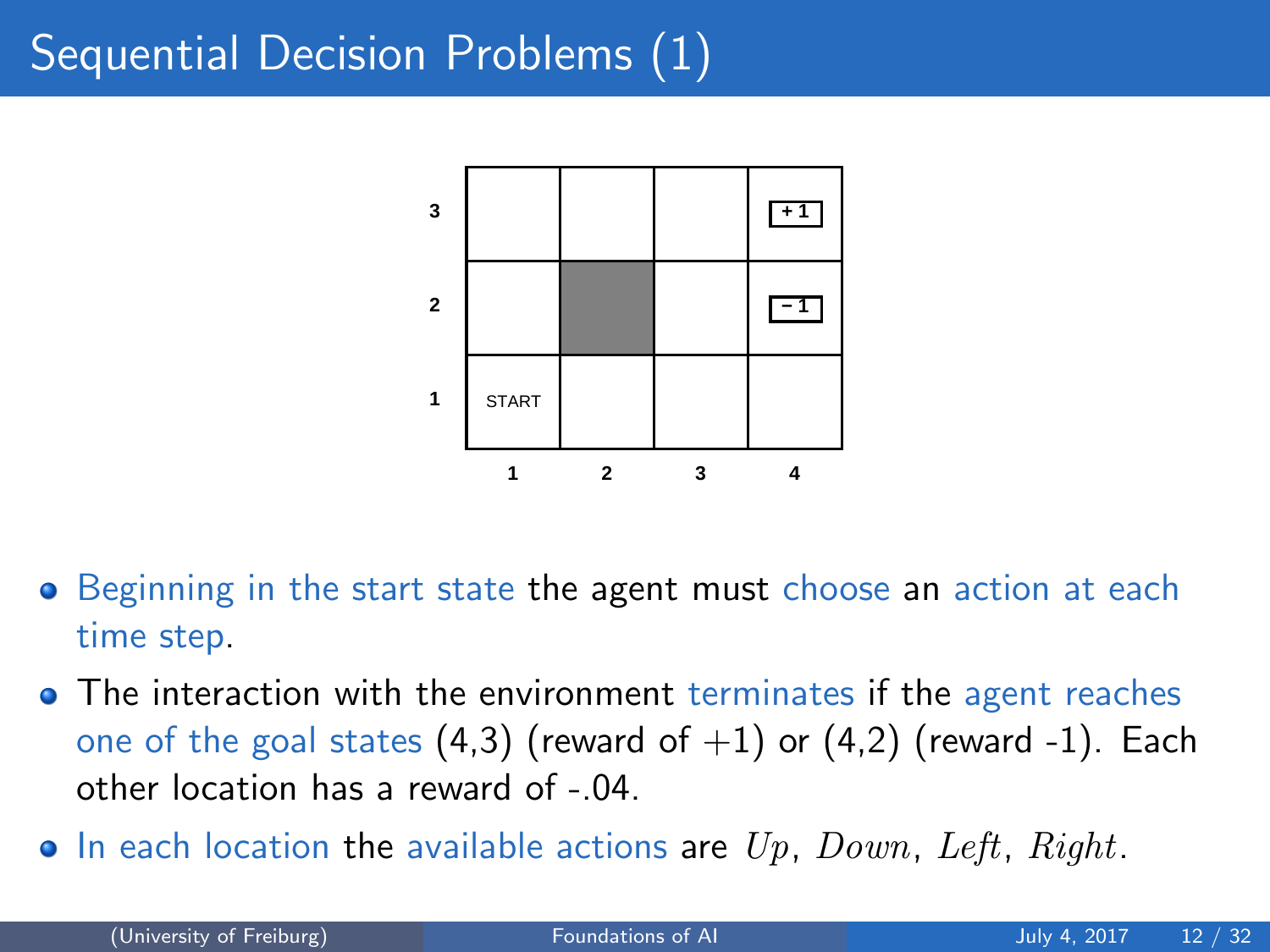- Deterministic version: All actions always lead to the next square in the selected direction, except that moving into a wall results in no change in position.
- Stochastic version: Each action achieves the intended effect with probability 0.8, but the rest of the time, the agent moves at right angles to the intended direction.

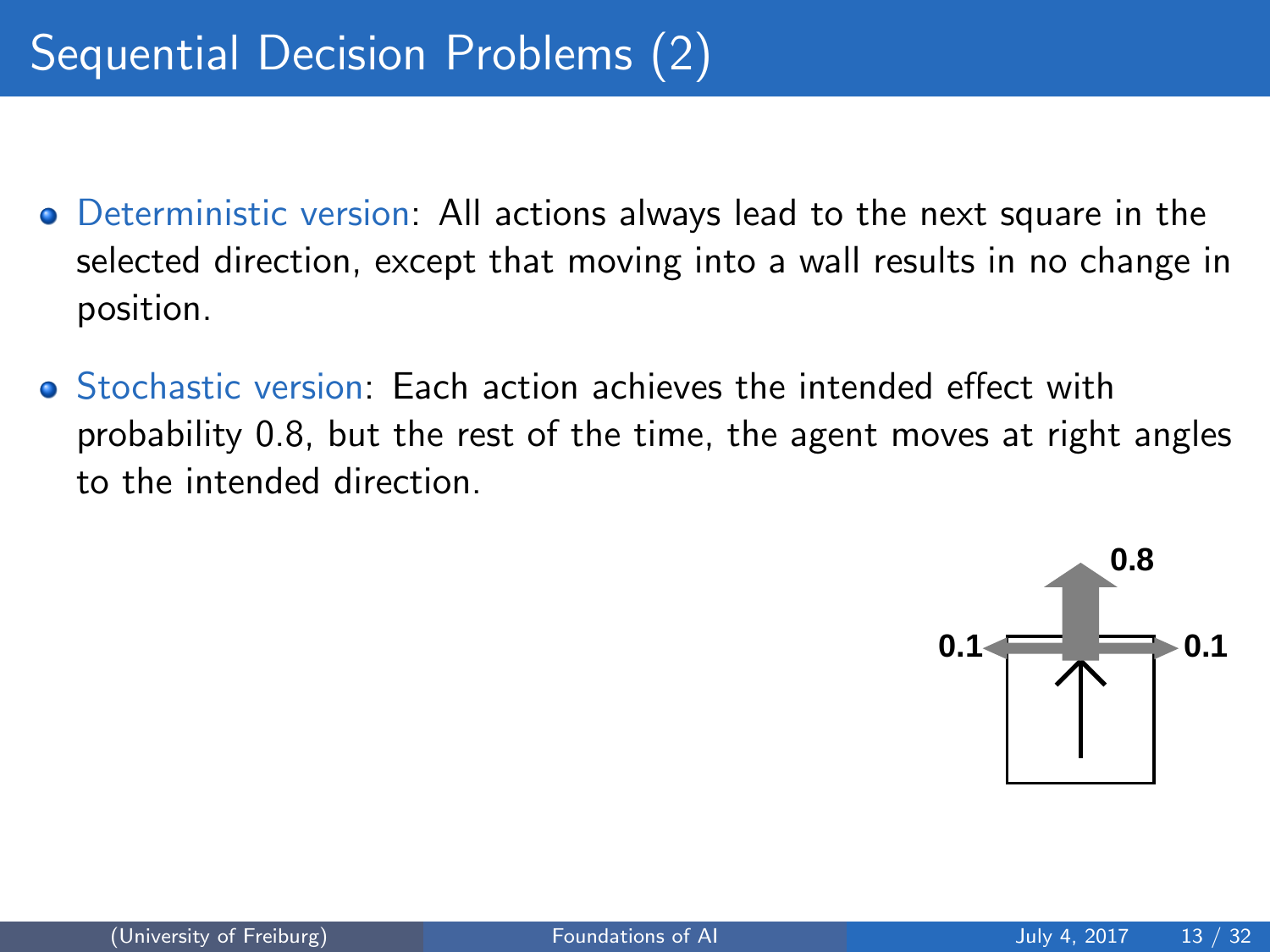<span id="page-13-0"></span>Given a set of states in an accessible, stochastic environment, an MDP is defined by

- $\bullet$  Initial state  $S_0$
- Transition Model  $T(s, a, s')$
- Reward function  $R(s)$

Transition model:  $T(s, a, s')$  is the probability that state  $s'$  is reached, if action  $a$  is executed in state  $s$ .

Policy: Complete mapping  $\pi$  that specifies for each state s which action  $\pi(s)$  to take.

Wanted: The **optimal policy**  $\pi^*$  is the policy that **maximizes the future** expected reward.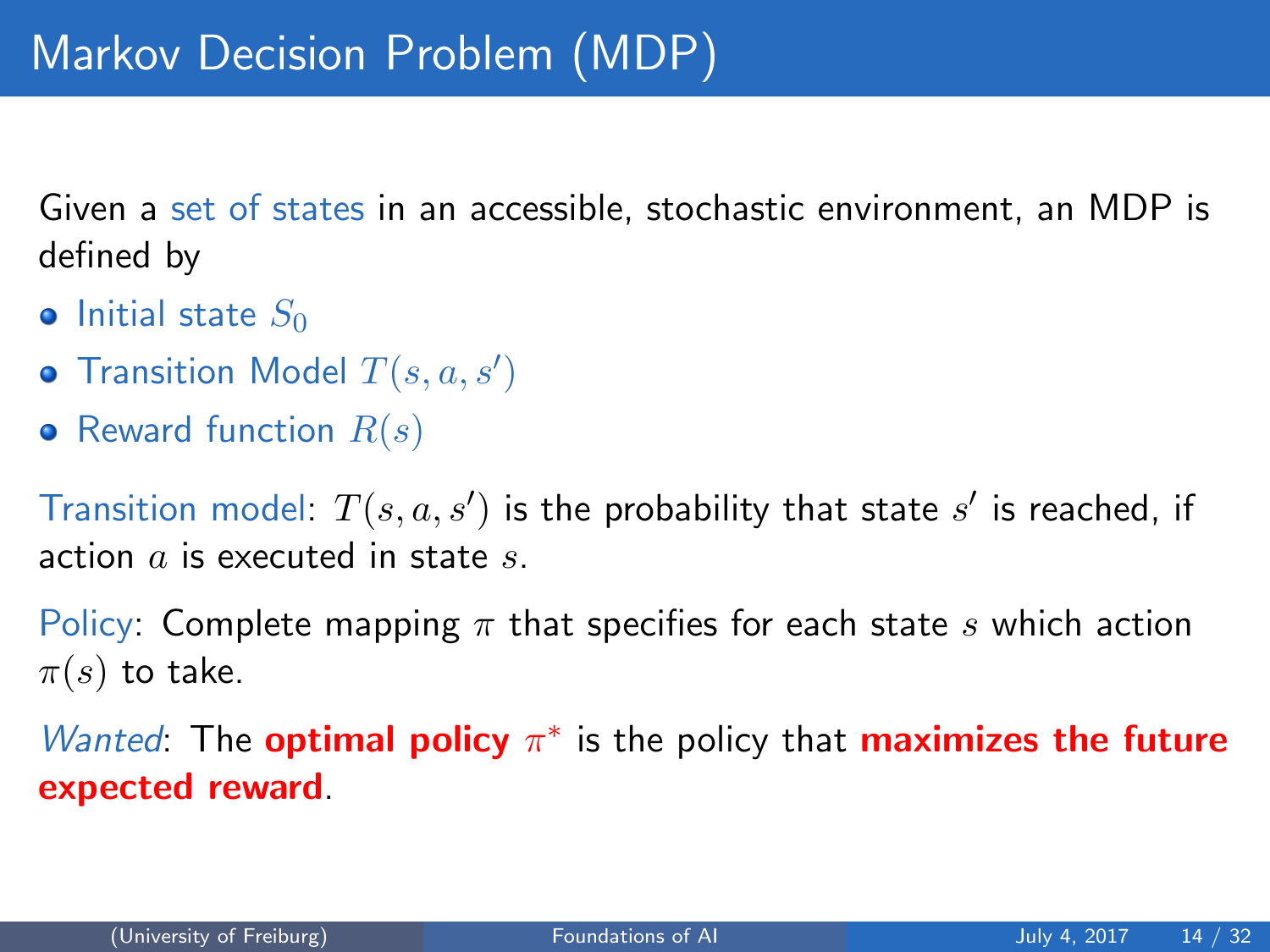# Optimal Policies (1)

- **•** Given the optimal policy, the agent uses its current percept that tells it its current state.
- It then executes the action  $\pi^*(s)$ .
- We obtain a simple reflex agent that is computed from the information used for a utility-based agent.

Optimal policy for stochastic MDP with  $R(s) = -0.04$ :

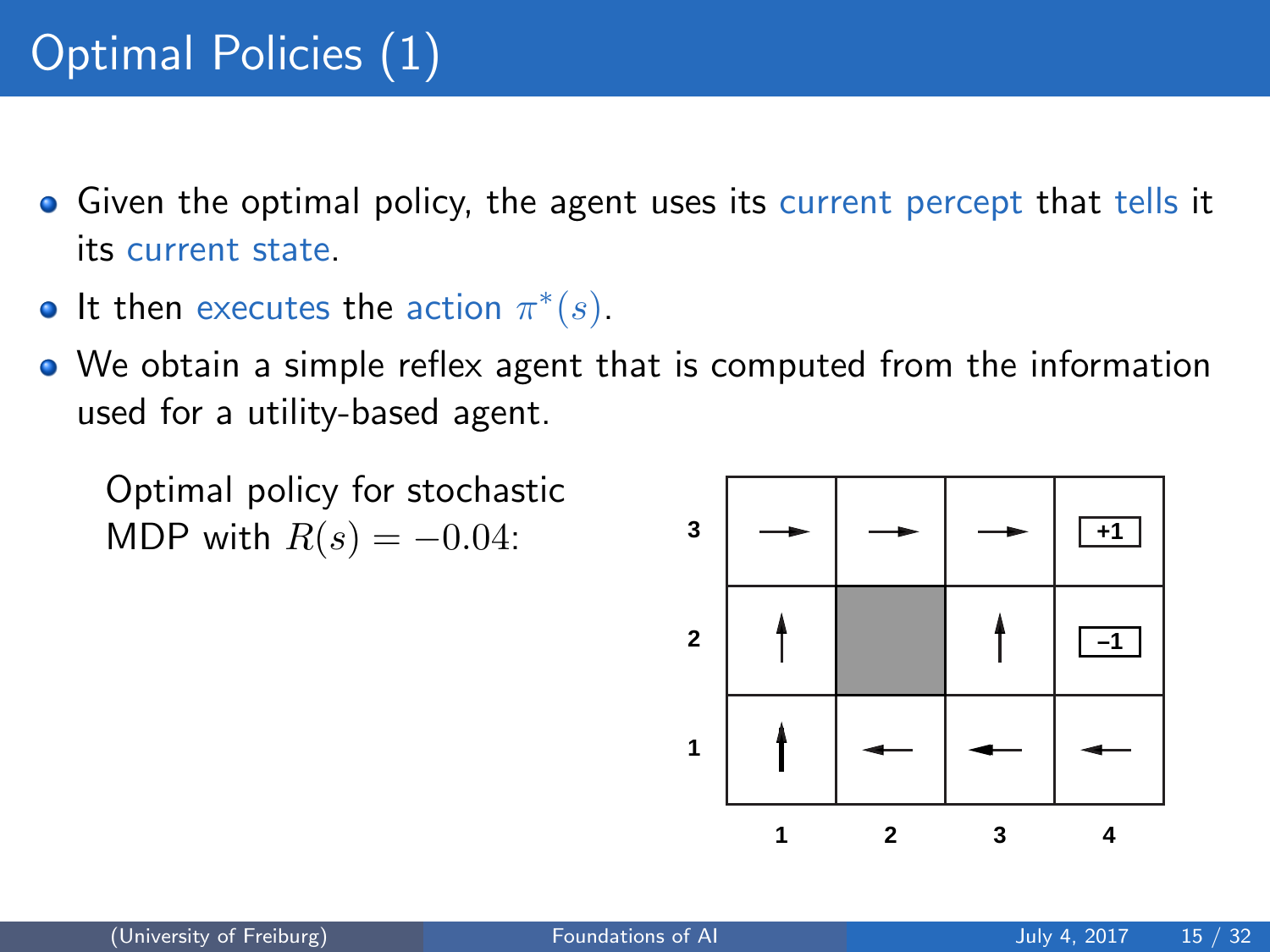# Optimal Policies (2)



Optimal policy changes with choice of transition costs  $R(s)$ . How to compute optimal policies?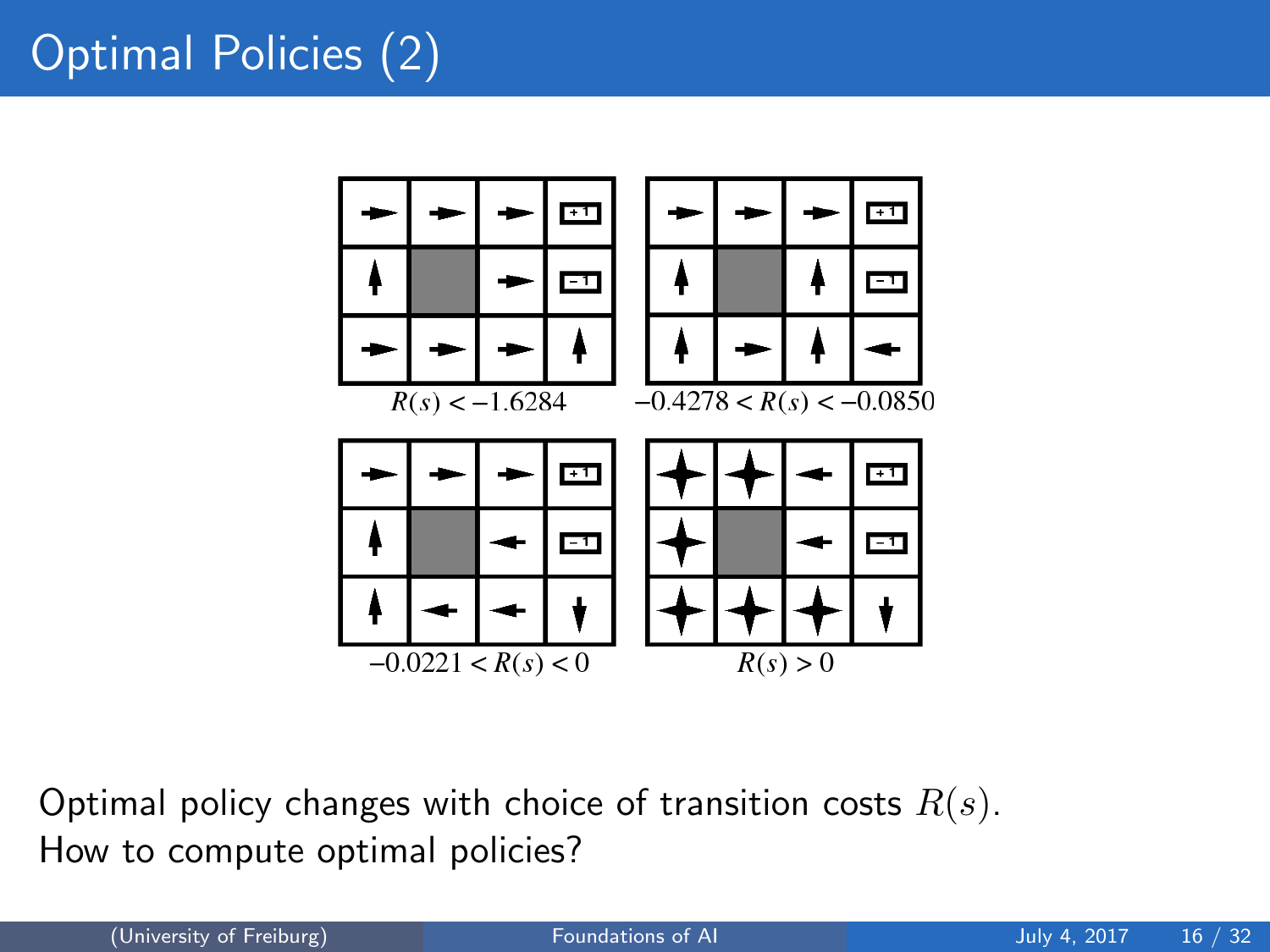## Finite and Infinite Horizon Problems

- Performance of the agent is measured by the sum of rewards for the states visited.
- **•** To determine an optimal policy we will first calculate the utility of each state and then use the state utilities to select the optimal action for each state.
- The result depends on whether we have a finite or infinite horizon problem.
- $\bullet$  Utility function for state sequences:  $U_h([s_0, s_1, \ldots, s_n])$
- Finite horizon:  $U_h([s_0, s_1, \ldots, s_{N+k}]) = U_h([s_0, s_1, \ldots, s_N])$  for all  $k > 0$ .
- For finite horizon problems the optimal policy depends on the current state and the remaining steps to go. It therefore depends on time and is called nonstationary.
- In infinite horizon problems the optimal policy only depends on the current state and therefore is stationary.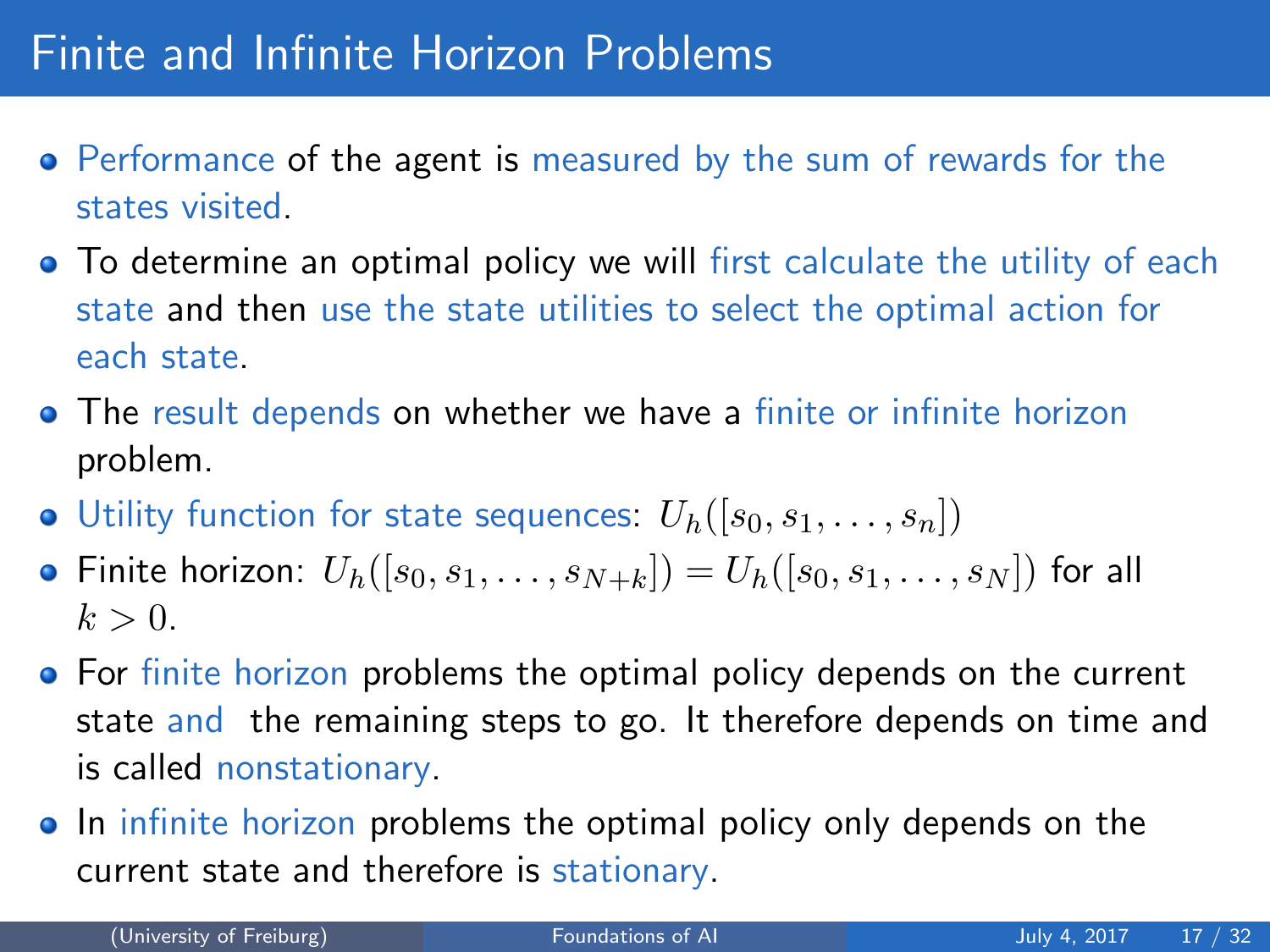- For stationary systems there are two coherent ways to assign utilities to state sequences.
- Additive rewards:

 $U_h([s_0, s_1, s_2, \ldots]) = R(s_0) + R(s_1) + R(s_2) + \cdots$ 

- Discounted rewards:  $U_h([s_0, s_1, s_2, \ldots]) = R(s_0) + \gamma R(s_1) + \gamma^2 R(s_2) + \cdots$
- The term  $\gamma \in [0,1]$  is called the discount factor.
- With discounted rewards the utility of an infinite state sequence is always finite. The discount factor expresses that future rewards have less value than current rewards.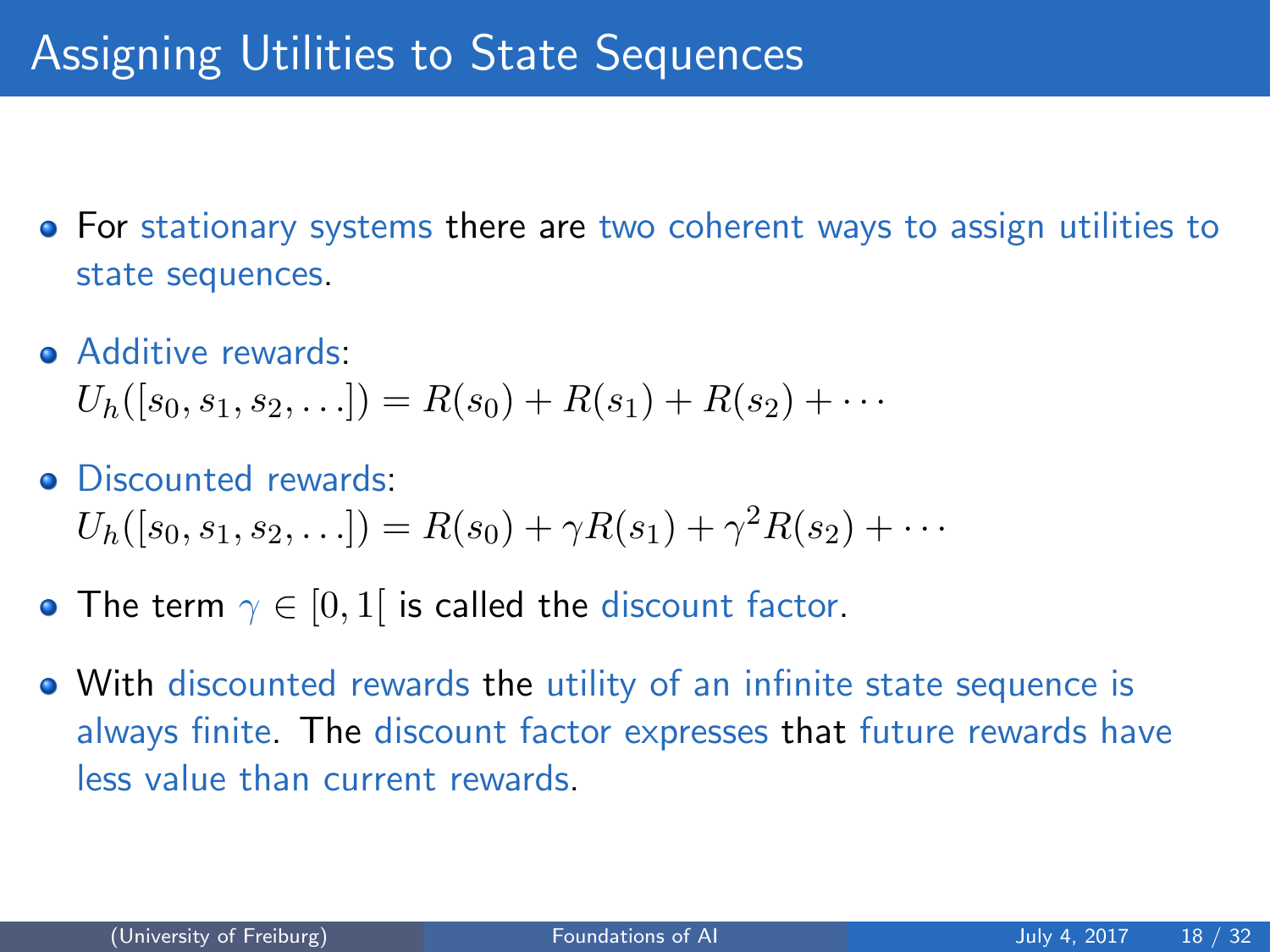- <span id="page-18-0"></span>• The utility of a state depends on the utility of the state sequences that follow it.
- Let  $U^{\pi}(s)$  be the utility of a state under policy  $\pi$ .
- Let  $s_t$  be the state of the agent after executing  $\pi$  for t steps. Thus, the utility of s under  $\pi$  is

$$
U^{\pi}(s) = E\left[\sum_{t=0}^{\infty} \gamma^t R(s_t) \mid \pi, s_0 = s\right]
$$

- The true utility  $U(s)$  of a state is  $U^{\pi^*}(s)$ .
- $\bullet$   $R(s)$  is the short-term reward for being in s and  $U(s)$  is the long-term total reward from s onwards.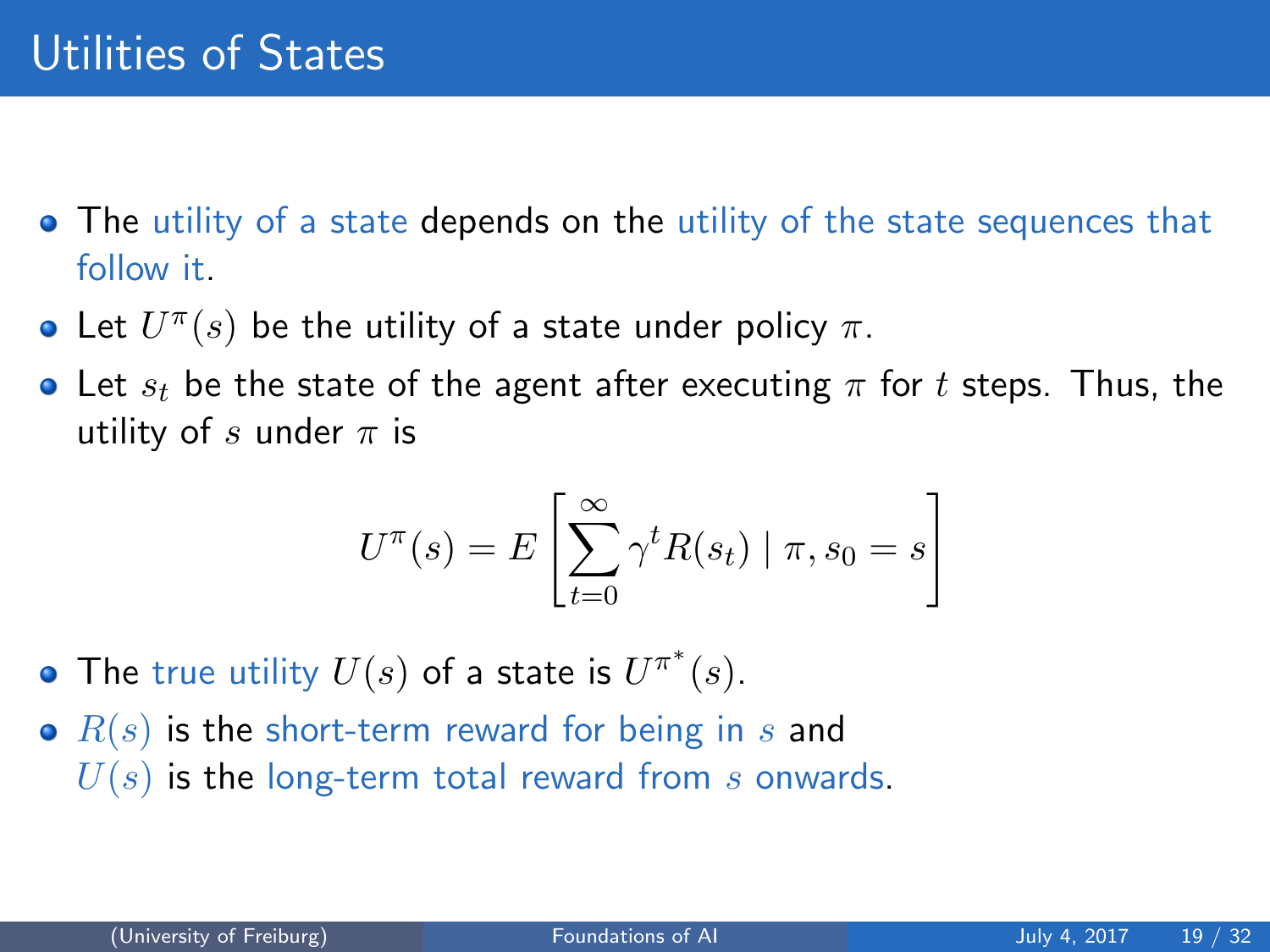The utilities of the states in our  $4 \times 3$  world with  $\gamma = 1$  and  $R(s) = -0.04$ for non-terminal states:

|              | 0.705 | 0.655 | 0.611 | 0.388 |
|--------------|-------|-------|-------|-------|
| $\mathbf{2}$ | 0.762 |       | 0.660 | $-1$  |
| 3            | 0.812 | 0.868 | 0.918 | $+1$  |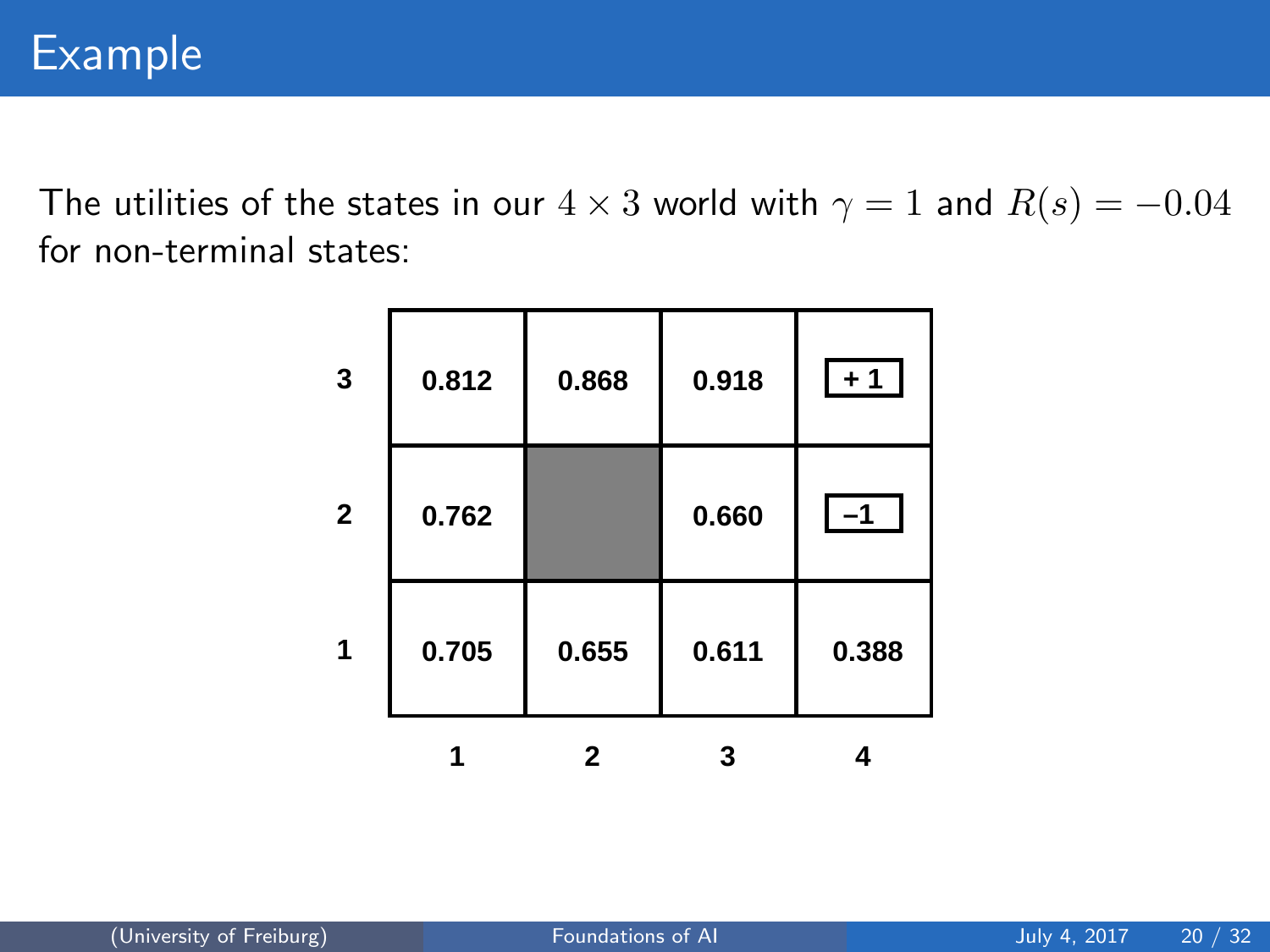# Choosing Actions using the **Maximum Expected Utility Principle**

The agent simply chooses the action that maximizes the expected utility of the subsequent state:

$$
\pi(s) = \operatorname*{argmax}_{a} \sum_{s'} T(s, a, s') U(s')
$$

The utility of a state is the immediate reward for that state plus the expected discounted utility of the next state, assuming that the agent chooses the optimal action:

$$
U(s) = R(s) + \gamma \max_{a} \sum_{s'} T(s, a, s')U(s')
$$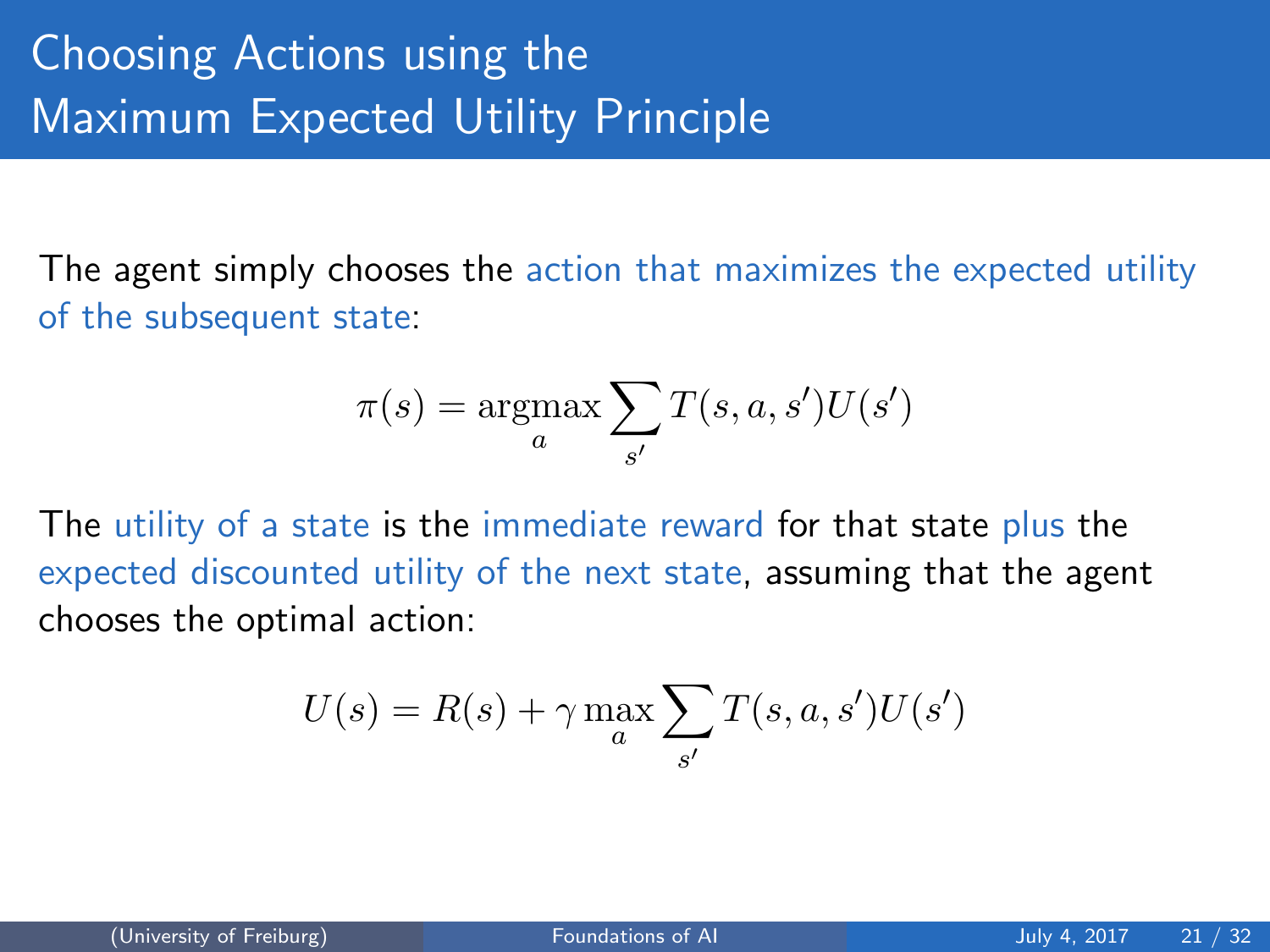• The equation

$$
U(s) = R(s) + \gamma \max_{a} \sum_{s'} T(s, a, s')U(s')
$$

is also called the Bellman-Equation.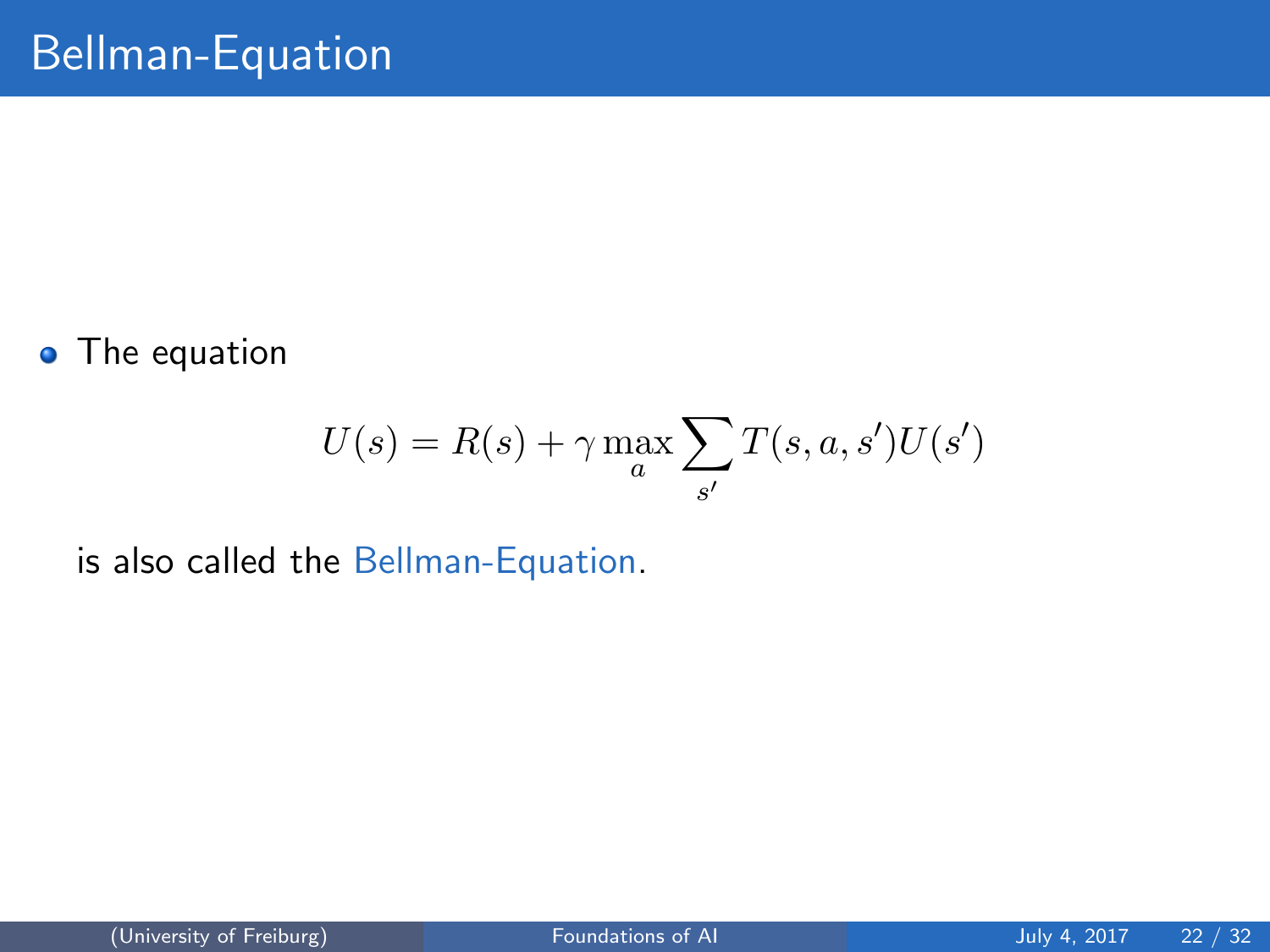## Bellman-Equation: Example

### • In our  $4 \times 3$  world the equation for the state (1,1) is

$$
U(1,1) = -0.04 + \gamma \max\{ 0.8U(1,2) + 0.1U(2,1) + 0.1U(1,1),
$$
  
\n
$$
0.9U(1,1) + 0.1U(1,2),
$$
  
\n
$$
0.9U(1,1) + 0.1U(2,1),
$$
  
\n
$$
0.9U(1,1) + 0.1U(2,1),
$$
  
\n
$$
0.9U(2,1) + 0.1U(1,2) + 0.1U(1,1)
$$
  
\n
$$
0.9U(2,1) + 0.1U(1,2) + 0.1U(1,1)
$$
  
\n
$$
0.9U(2,1) + 0.1U(1,2) + 0.1U(1,1)
$$
  
\n
$$
0.9U(2,1) + 0.1U(1,2) + 0.1U(1,1)
$$
  
\n
$$
0.9U(2,1) + 0.1U(1,2) + 0.1U(1,1)
$$
  
\n
$$
0.9U(2,1) + 0.1U(2,1),
$$
  
\n
$$
0.9U(2,1) + 0.1U(2,1),
$$
  
\n
$$
0.9U(2,1) + 0.1U(1,2) + 0.1U(1,1)
$$
  
\n
$$
0.9U(2,1) + 0.1U(2,1),
$$
  
\n
$$
0.9U(2,1) + 0.1U(2,1),
$$
  
\n
$$
0.9U(2,1) + 0.1U(2,1),
$$
  
\n
$$
0.9U(2,1) + 0.1U(2,1),
$$
  
\n
$$
0.9U(2,1) + 0.1U(2,1),
$$
  
\n
$$
0.9U(2,1) + 0.1U(2,1),
$$
  
\n
$$
0.9U(2,1) + 0.1U(2,1),
$$
  
\n
$$
0.9U(2,1) + 0.1U(2,1),
$$
  
\n
$$
0.9U(2,1) + 0.1U(2,1),
$$
  
\n

 $\bullet$  Up is the optimal action in (1,1).

| 3              | 0.812 | 0.868 | 0.918 | $+1$  |
|----------------|-------|-------|-------|-------|
| $\overline{2}$ | 0.762 |       | 0.660 | $ -1$ |
|                | 0.705 | 0.655 | 0.611 | 0.388 |
|                |       | 2     |       |       |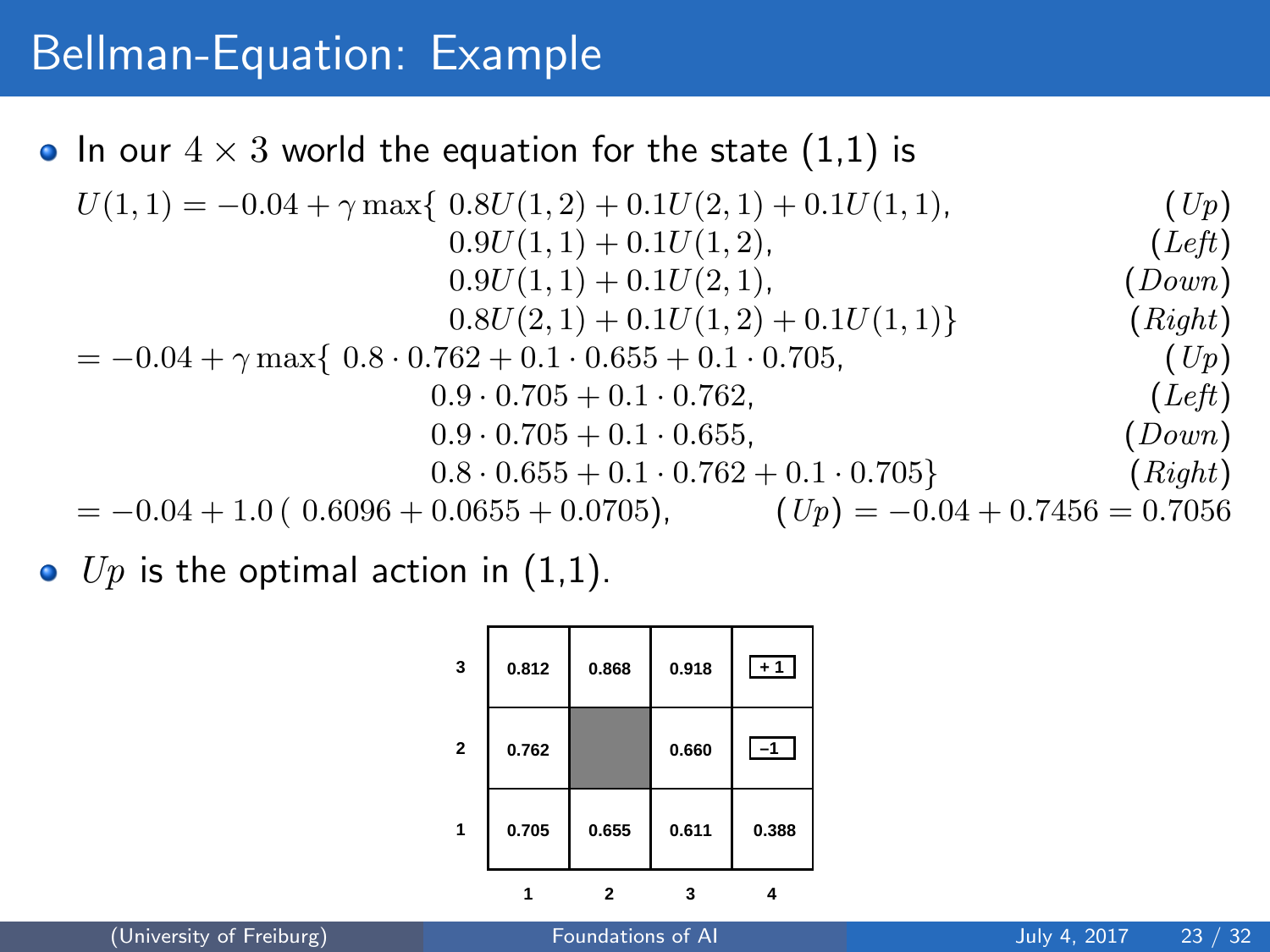An algorithm to calculate an optimal strategy.

Basic Idea: Calculate the utility of each state. Then use the state utilities to select an optimal action for each state.

A sequence of actions generates a branch in the tree of possible states (histories). A utility function on histories  $U_h$  is separable iff there exists a function  $f$  such that

$$
U_h([s_0, s_1, \ldots, s_n]) = f(s_0, U_h([s_1, \ldots, s_n]))
$$

The simplest form is an additive reward function  $R$ :

$$
U_h([s_0, s_1, \ldots, s_n]) = R(s_0) + U_h([s_1, \ldots, s_n]))
$$

In the example,  $R((4,3)) = +1$ ,  $R((4,2)) = -1$ ,  $R(other) = -1/25$ .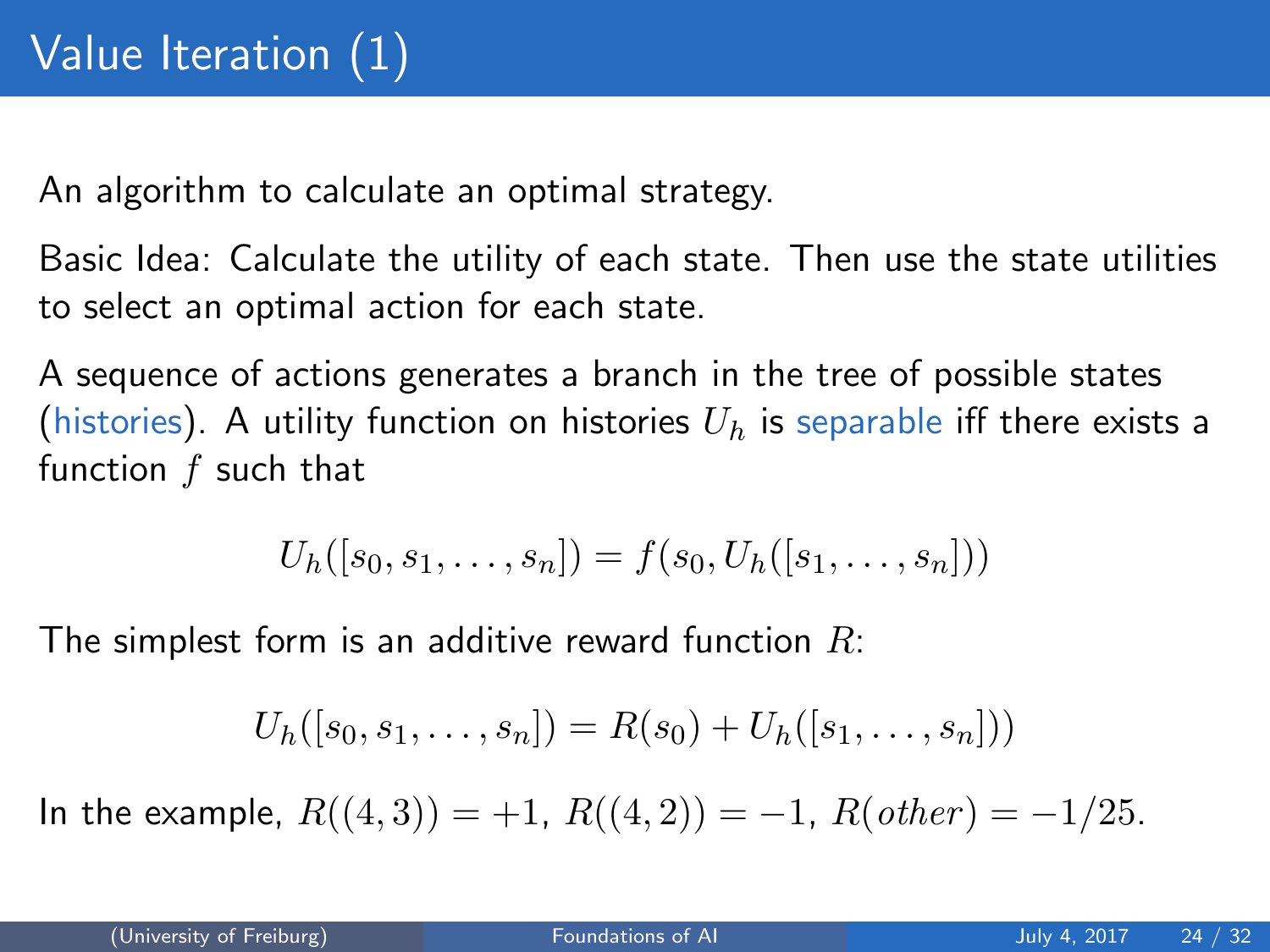# Value Iteration (2)

If the utilities of the terminal states are known, then in certain cases we can reduce an  $n$ -step decision problem to the calculation of the utilities of the terminal states of the  $(n - 1)$ -step decision problem.

#### $\rightarrow$  Iterative and efficient process

Problem: Typical problems contain cycles, which means the length of the histories is potentially infinite.

Solution: Use

$$
U_{t+1}(s) = R(s) + \gamma \max_{a} \sum_{s'} T(s, a, s') U_t(s')
$$

where  $U_t(s)$  is the utility of state s after t iterations.

Remark: As  $t \to \infty$ , the utilities of the individual states converge to stable values.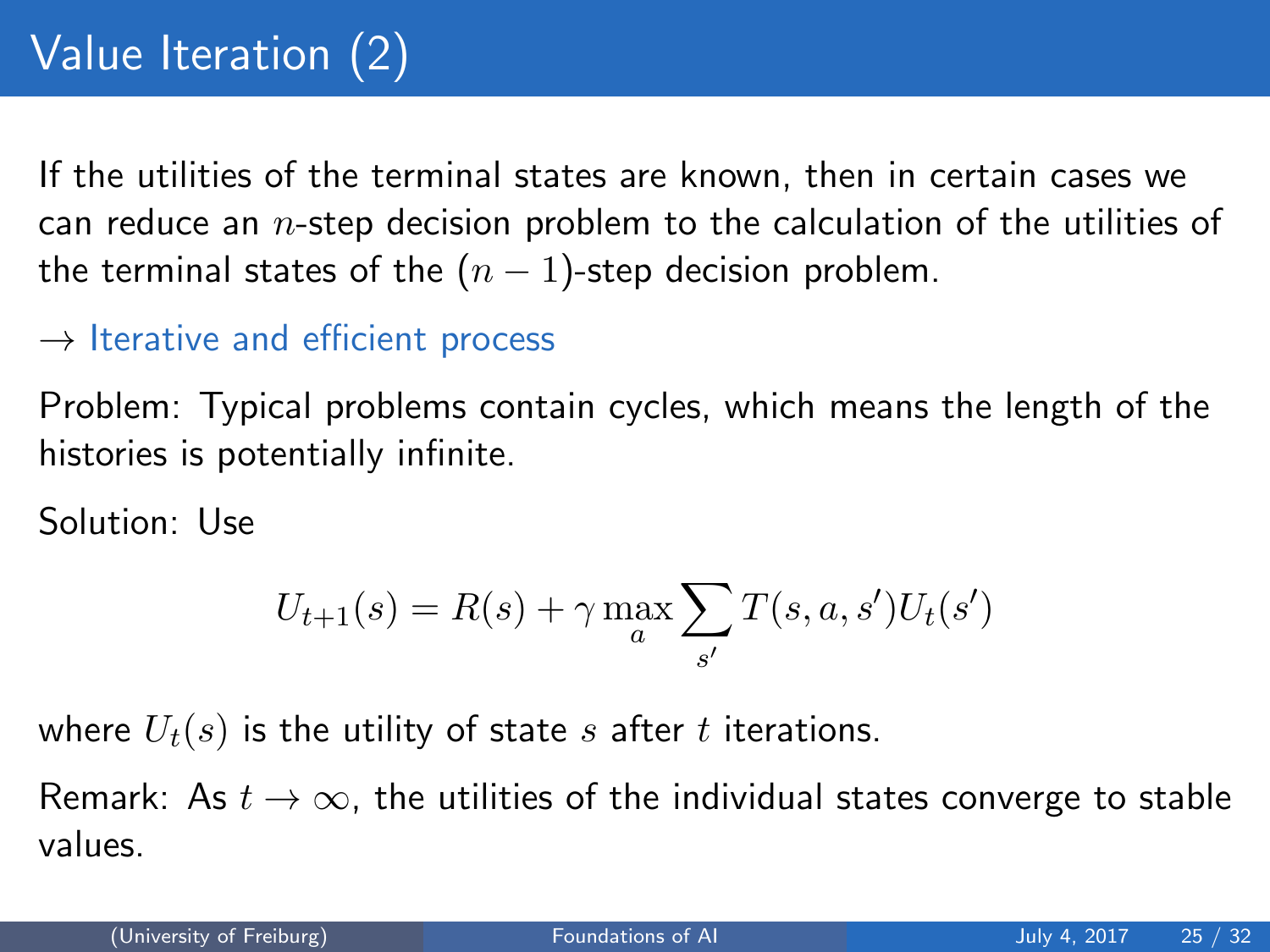- **•** The Bellman equation is the basis of value iteration.
- Because of the max-operator the  $n$  equations for the  $n$  states are  $\bullet$ nonlinear.
- We can apply an iterative approach in which we replace the equality by an assignment:

$$
U'(s) \leftarrow R(s) + \gamma \max_{a} \sum_{s'} T(s, a, s')U(s')
$$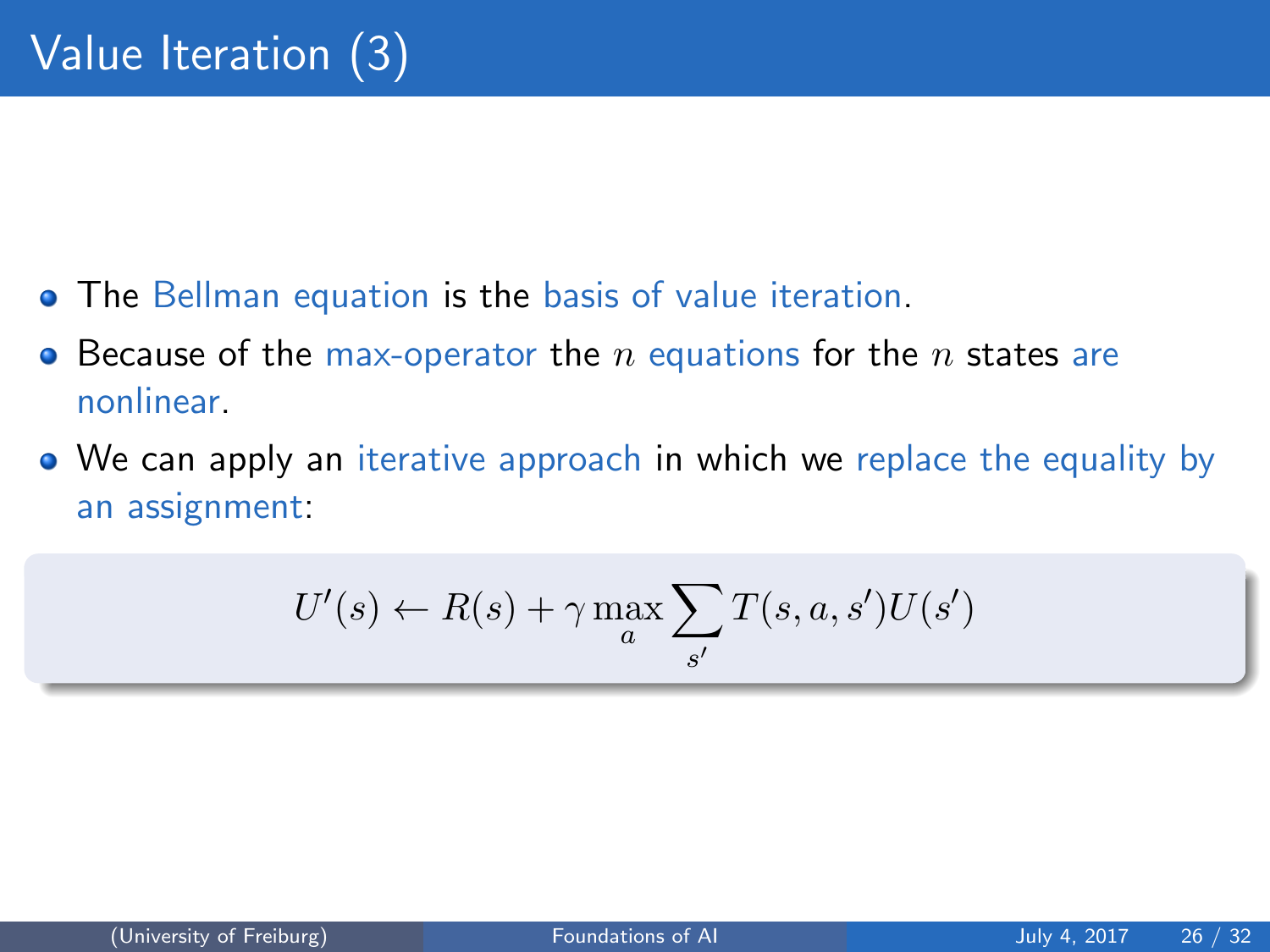```
function VALUE-ITERATION(mdp, \epsilon) returns a utility function
inputs: mdp, an MDP with states S, actions A(s), transition model P(s' | s, a),
             rewards R(s), discount \gamma\epsilon, the maximum error allowed in the utility of any state
local variables: U, U', vectors of utilities for states in S, initially zero
                   \delta, the maximum change in the utility of any state in an iteration
repeat
    U \leftarrow U'; \delta \leftarrow 0for each state s in S do
         U'[s] \leftarrow R(s) + \gamma \max_{a \in A(s)}\sums′
                                                P(s' | s, a) U[s']if |U'[s] - U[s]| > \delta then \delta \leftarrow |U'[s] - U[s]|until \delta < \epsilon(1-\gamma)/\gammareturn U
```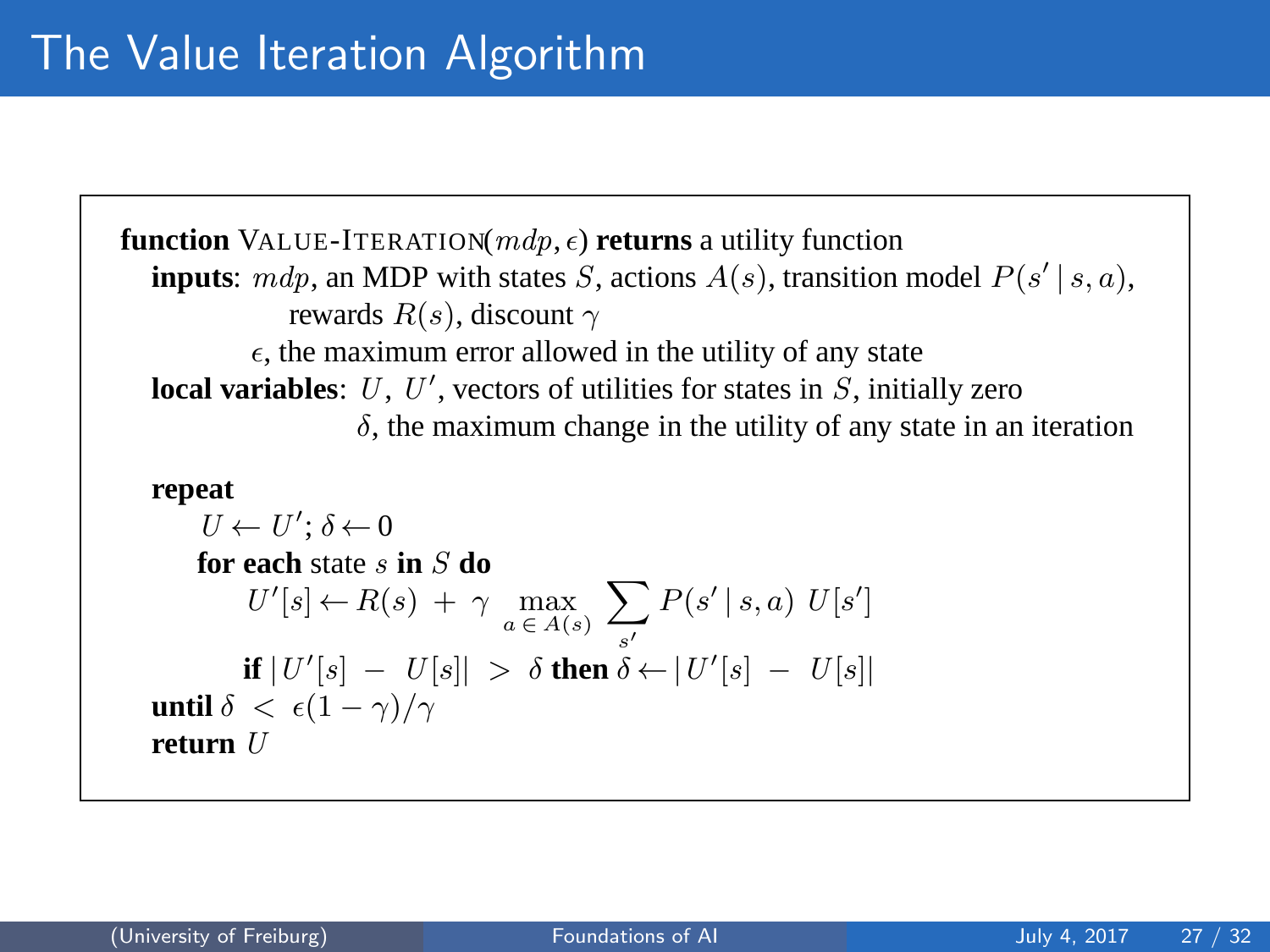- Since the algorithm is iterative we need a criterion to stop the process if we are close enough to the correct utility.
- In principle we want to limit the policy loss  $\|U^{\pi_t} U\|$  that is the most the agent can lose by executing  $\pi_t.$
- **It can be shown that value iteration converges and that**

$$
\text{if} \quad ||U_{t+1} - U_t|| < \epsilon (1 - \gamma)/\gamma \quad \text{ then} \quad ||U_{t+1} - U|| < \epsilon
$$

- if  $||U_t U|| < \epsilon$  then  $||U^{\pi_t} U|| < 2\epsilon \gamma/(1 \gamma)$
- The value iteration algorithm yields the optimal policy  $\pi^*$ .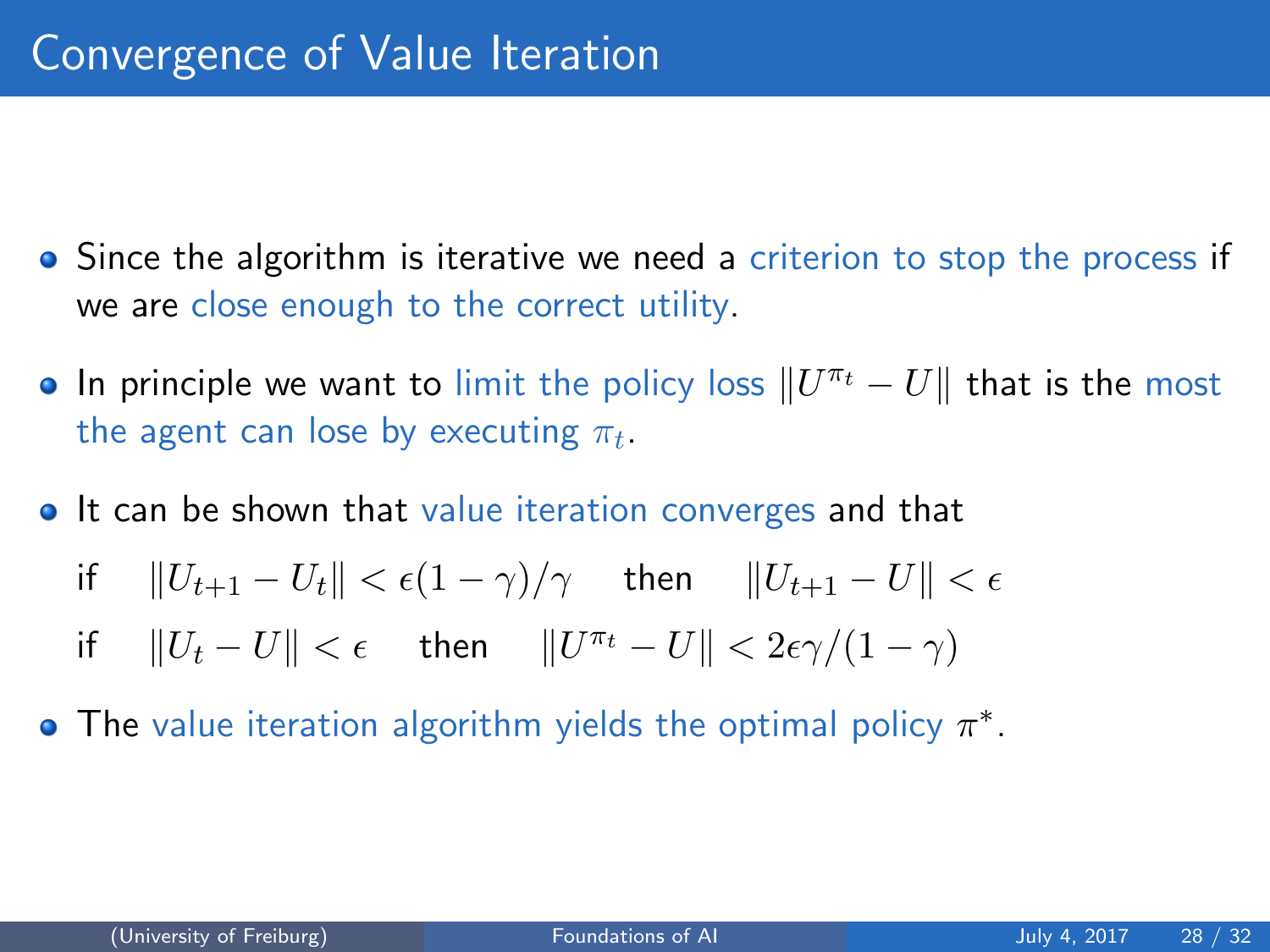## Application Example



In practice the policy often becomes optimal before the utility has converged.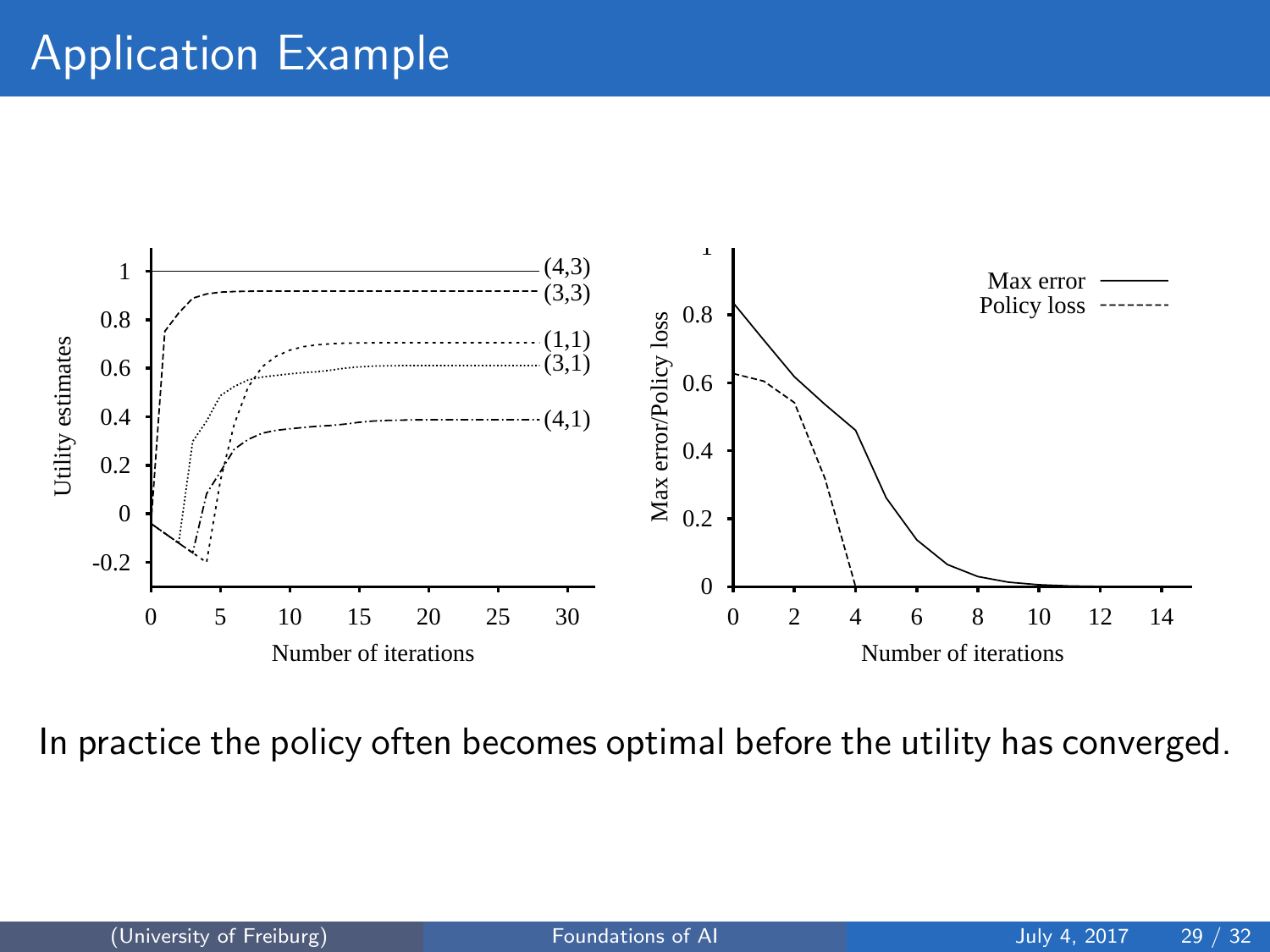- Value iteration computes the optimal policy even at a stage when the utility function estimate has not yet converged.
- **If one action is better than all others, then the exact values of the states** involved need not to be known.
- Policy iteration alternates the following two steps beginning with an initial policy  $\pi_0$ :
	- Policy evaluation: given a policy  $\pi_t$ , calculate  $U_t = U^{\pi_t}$ , the utility of each state if  $\pi_t$  were executed.
	- Policy improvement: calculate a new maximum expected utility policy  $\pi_{t+1}$  according to

$$
\pi_{t+1}(s) = \underset{a}{\operatorname{argmax}} \sum_{s'} T(s, a, s') U_t(s')
$$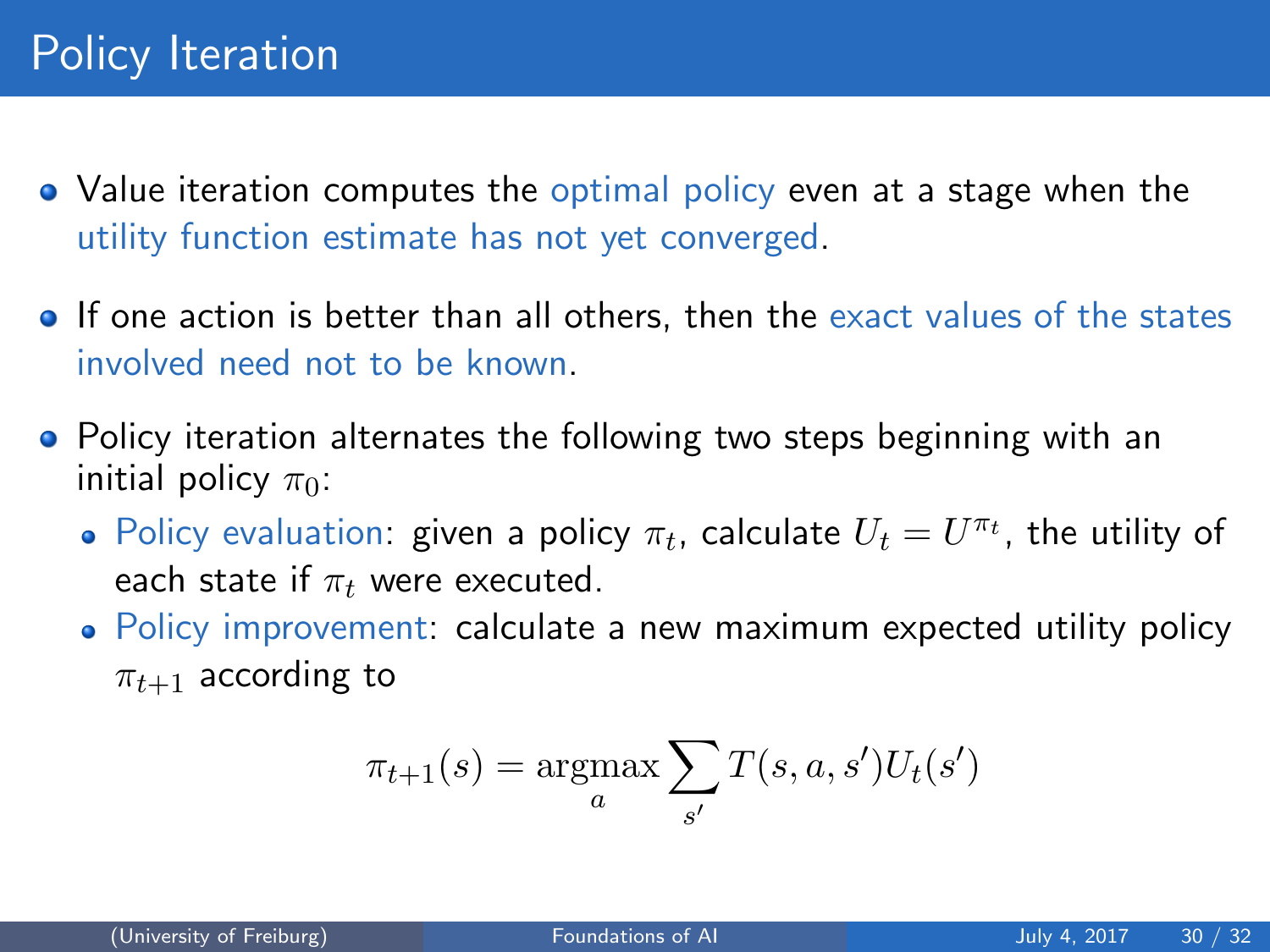**function** POLICY-ITERATION(mdp) **returns** a policy **inputs**:  $mdp$ , an MDP with states S, actions  $A(s)$ , transition model  $P(s' | s, a)$ **local variables**: U, a vector of utilities for states in S, initially zero  $\pi$ , a policy vector indexed by state, initially random **repeat**  $U \leftarrow$  POLICY-EVALUATION( $\pi$ ,  $U$ ,  $mdp$ )  $unchanged? \leftarrow true$ **for each** state s **in** S **do if**  $\max_{a \in A(s)}$  $\sum$ s′  $P(s' | s, a) U[s'] > \sum$ s′  $P(s' | s, \pi[s]) U[s']$  then do  $\pi[s] \leftarrow \mathop{\mathrm{argmax}}_{a \in A(s)}$  $\sum$ s′  $P(s' | s, a) U[s']$ unchanged?  $\leftarrow$  false **until** unchanged? **return** π